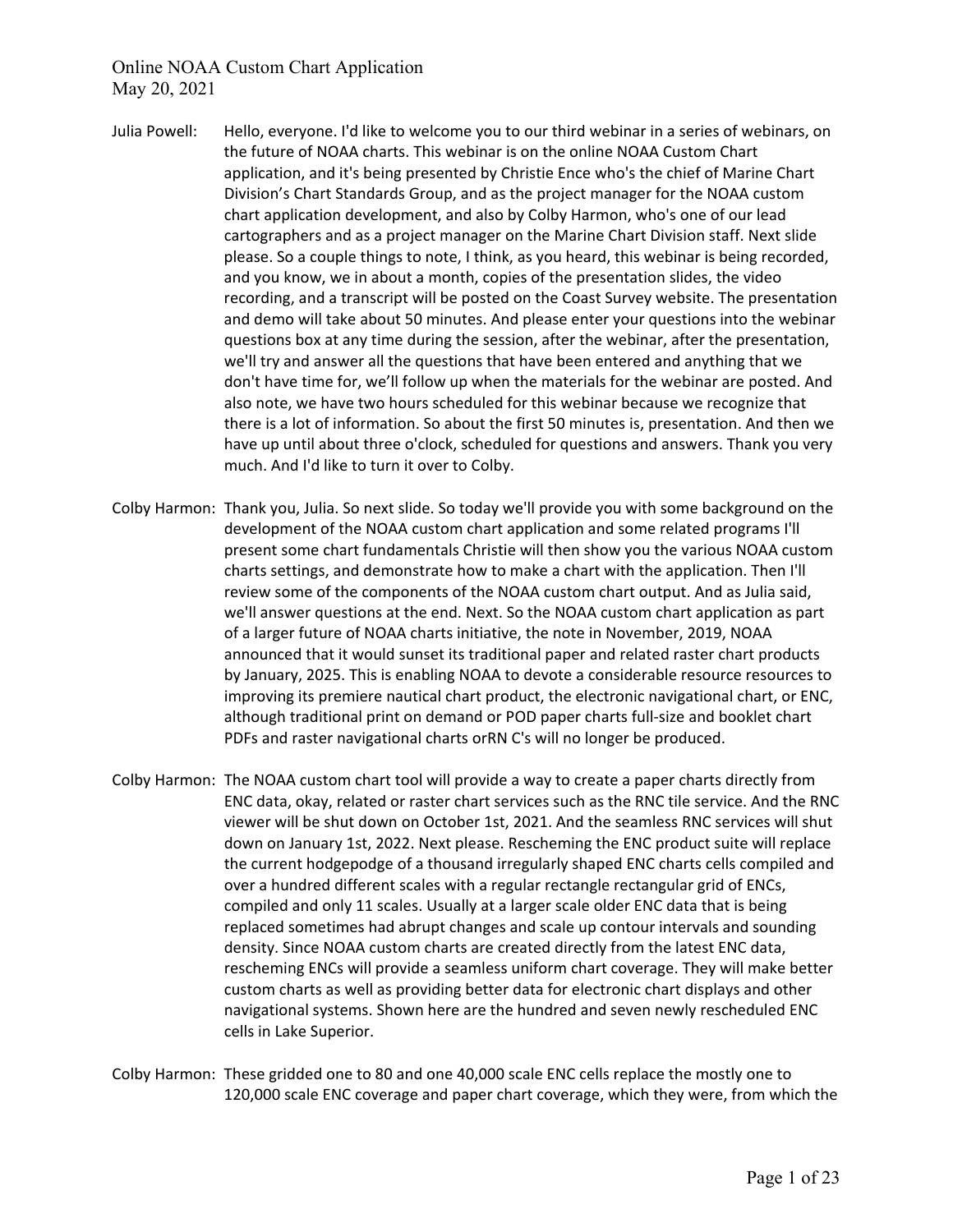ENC cells where first they digitized decades ago. Next. ENC data is organized into usage bands. It's correspond to the intended usage uses common to traditional paper nautical charts that is overview, general, coastal, approach, harbor and berthing. Smaller scale charts and ENCs show less detail over a greater area, such as this image of Cape Cod while larger scale charts and ENCs show more detail over a smaller area, such as the bottom image of Provincetown at the tip of the Cape. Generally you should select the all data sets for the intended uses settings. Within the custom chart application, the application will select the most appropriate ENC data to use for the scale chart that you are making size. Paper size also affects the size of the area that a chart can cover.

- Colby Harmon: The NOAA custom chart tool provides a variety of paper sizes to choose from. These include the North American or ANSI standard sizes, such as eight and a half by 11 letter size up to the ANSI E or 34 by 44 inch sheets. The international or ISO sizes from A0 down to A4 are also available. Each paper size uses a different template to position the elements of chart marginalia within the available space. A few sizes that will be added soon include legal eight and a half by 14 and ledger or tabloid 11 by 17 paper. Next, the NOAA custom chart application also enables users to customize their chart based on their vessel's draft. As you know, the draft is the depth to which a deepest part of a ship extends into the water. Prudent mariners always add an additional safety factor to the draft in determining which areas shown on the chart are safe to navigate over. This draft plus the safety factor value can be entered as the safety setting in a NOAA custom chart tool. The application will then select the depth contour and the available ENC data that matches the safety setting depths, or if the next deeper or the next deeper contour if no exact matches available. This becomes a safety contour for which in the chart, and it is depicted with an extra thick line the next side. You'll see how that looks on a chart.
- Colby Harmon: Christie will show you how this works more completely in a demonstration, but we're talking, taking a moment here to explain some of the details of the depths zones. Here are safety setting of six meters has been entered in the depth control tab of the display settings control panel. You can see that the application has found a matching six meter depth contour in the ENC data, and it displays it with an extra thick line used to portray the safety contour. Users also control the display of a blue tint that's placed over areas of shallow water here. The user is entering a shallow value of four meters and a deep value of 10 meters. In this case, there is a depth contour. In this case, there are depth contours in the available ENC data that exactly matched the values. If there were wasn't the application, when select the next deeper contour to use for the tinting areas, if the four color depth shade option is selected a dark blue tint area from the shallow water setting to the shoreline to successively lighter shades of blue tint area between the shallow water setting and the safety contour, and between the safety contour and the deep water setting. Water beyond the deep water setting is white.
- Colby Harmon: If the tow shade option is selected as shown in the bottom areas shallower than the safety contour or tinted blue and all others are white next, please, several resources are available to help you get the most out of the NOAA custom chart application. Click on the help document documentation icon to find the two page Quickstart guide, a more detailed 14 page user guide, a video tutorial, and a hundred page guide of NOAA's symbology called U.S. Chart 1. Next slide please.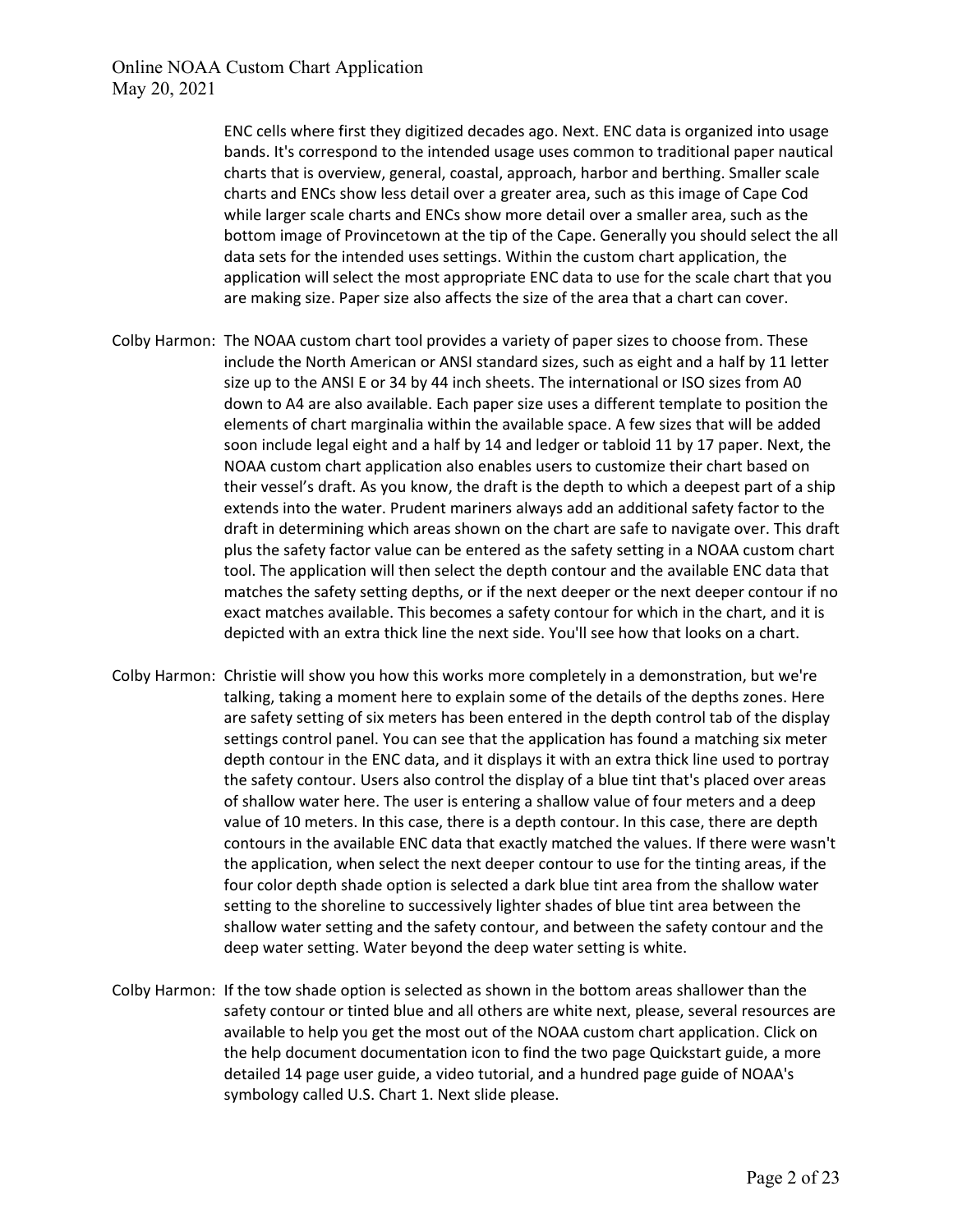- Colby Harmon: Early versions of the NOAA custom chart application output charts, exclusively with this symbology on electronic chart display and information systems or ECDIS navigation systems. This is shown in the right column of Chart 1. Each new version of the application is migrated closer and closer to the more familiar symbology used on traditional paper NOAA charts as shown in the center column. This particular page shows the differences between the NOAA boundary symbols and symbolized boundaries and ECDIS symbology next, please. So now Christie will show you the various NOAA custom charts settings, and demonstrate how to make a chart of Yaquina Bay, Oregon.
- Christie Ence: Thanks, Colby. Hold on, let me make sure that we have what we need here. Okay. So, Colby, before I begin, can you see the, Office of Coast Curvey website?
- Colby Harmon: I can.
- Christie Ence: Okay, perfect. That's exactly what I want. Okay. So good afternoon, everyone. And thanks Colby for covering some of the basic concepts behind creating custom chart products. In this segment, I am going to do a demonstration on the NOAA custom chart application, how to navigate the app, talk about the display settings and what they do and create a custom chart .Further on in the presentation. I will discuss future improvements that you can expect to see. To start off. I'll navigate to the the NOAA Office of Coast Survey website. The address is nauticalcharts.noaa.gov. Under the Products and Services column, which is the second column, you can go to the General Use Charts column.
- Christie Ence: Products listed in this column are intended for general use, but do not meet US Coast Guard carriage requirements. The link to the NOAA customer chart application is the first on thelist. Yes, the NOAA customer chart tool is a web map application powered by the ESRI maritime chart service. It allows anyone to generate a custom paper nautical chart derived from NOAA ENC data. Originally the NOAA customer chart used electronic charts symbology, or S-52, but we are slowly updating the application to use NOAA symbols. As Colby mentioned, in addition to symbols, we will also eventually address text labels earlier the spring release, we released version 1.0 and see the version number in the upper right-hand corner. This means the tool is capable of producing a chart with components of a traditional paper, nautical chart. This includes data, quality diagrams and chart notes.
- Christie Ence: And Colby will talk more about the, the customer chart components after my demonstration. Initially at the, and the application windows starts centered on the contiguous United States, users can zoom in and out using the mouse wheel. I want to demonstrate that, or, or they can choose to use the plus minus buttons in the upper left-hand corner, so that that's located here. So I'll show you this, this will zoom in at a fixed rate. That's programmed into the application. So I'm going to zoom in real quick here. The next navigation button is the default extent button. This is located under the plus and minus buttons in the upper left hand corner. This icon is indicated with a home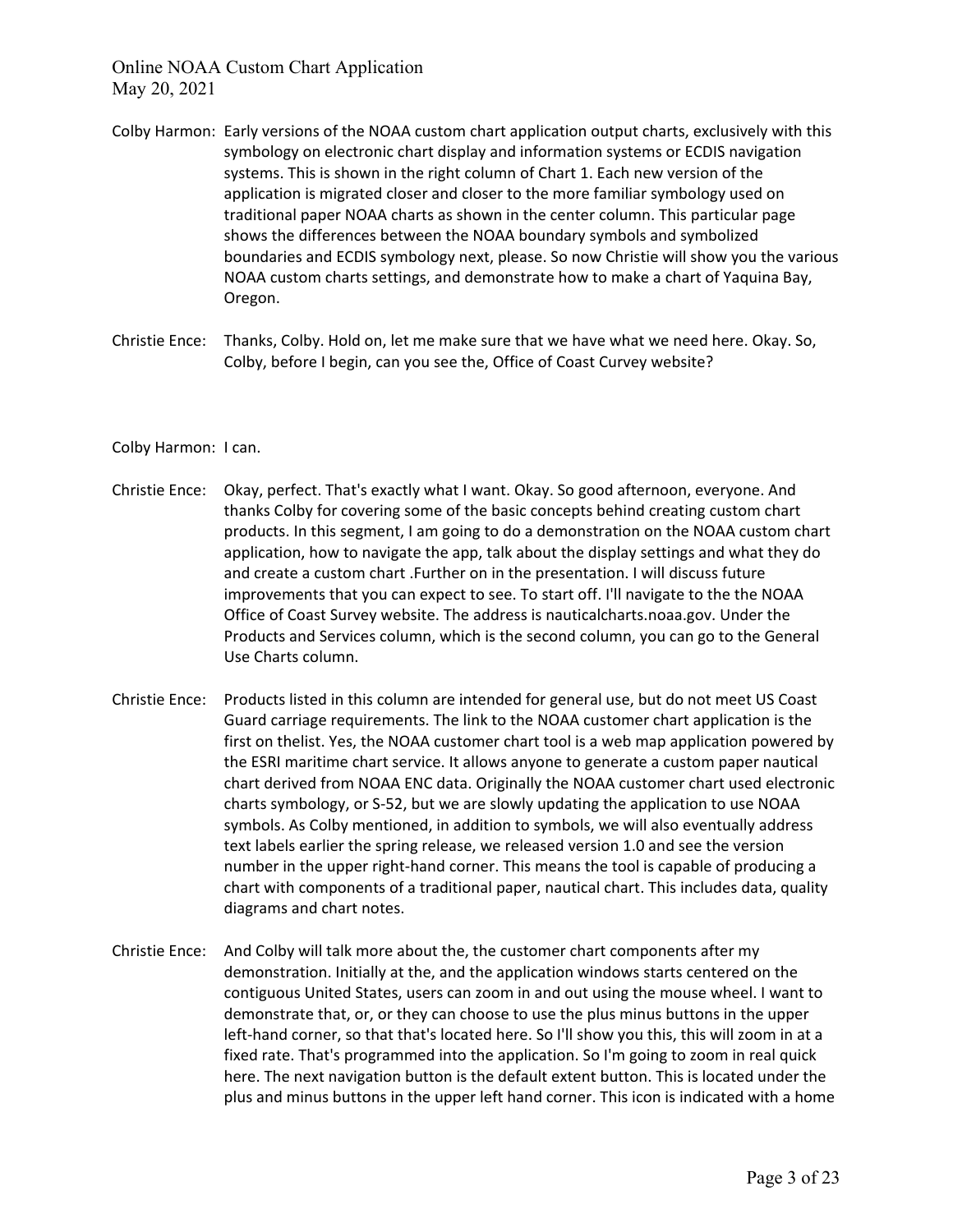> symbol and when you click it, you can go to the, the home extent of the application. To pan, you can use either the left or the right mouse buttons to click and drag the map around on the screen. And finally, there is a button called my location, and if a user has location services enabled on their device, they can use this, my location button to zoom to their location on the map. However, I cannot demonstrate this because I do not have location services enabled on my computer. Okay.

- Christie Ence: But if I need to navigate to a specific place, I can use the search bar to type in an address or a location name. I'm going to go ahead and do that since we were making a custom chart of Yaquina Bay, scoot my keyboard here, type in Yaquina Bay and the search box and the, the search box will give a series of options to click on. So I am going to navigate to the Yaquina bay lighthouse. So once I click on that, it zooms the map zooms to the location that I've selected.
- Christie Ence: In addition, a pin and a popup will pop up that will show all information included in the location. Once I've, once I've determined the location for my map, I, you can close the clear search and the pin and the pop up will, will disappear. And the final button in the upper left-hand corner is the identify tool. This tool, when activated allows the user to query the underlying S-57 electronic chart data, this can be used for understanding the charted area better. For example, in the entrance to Yaquina bay, there is a large restricted area. Let me pan to that area.
- Christie Ence: This area is indicated by a magenta T dash line with a no- entry pattern, every four ticks, it's this area right here, if you can follow my mouse cursor. But what is this? I'll use the identify tool to, to get more information about the feature. So you click up the, the indentify tool looks like a, an I button for information, and I'm going to click on an area. So to view all of the identify results, you can click the next button and the pop up header looks like a play button, and you can see there are multiple feature selected, in the one pick that I've clicked. So you can scroll through. And as you are stepping through your selections, you will see that the selected features are highlighted in a light blue color.
- Christie Ence: But right now I'm interested in this, this restricted area. So looking at the information it's telling me that there is a regulated navigation area and it refers to Code of Federal Regulations or CFR reference title 33 part 165.1325. Now, if I read the CFR section listed, it tells me that the regulations for it tells you the regulations for the area in this case, it is, it is allowed to the allow the Captain of the Port to regulate passage across the bar and to Yaquina bay. And this is for safety reasons for response to weather and sea conditions. This information is also available in the companion US chart, US Coast Pilot for the region. So I recommend using the Coast Pilot and any other relevant navigational publications in conjunction with a NOAA custom chart product in future, in a future enhancements of the tool, the information about regulations, well, such as this will be provided as a, as a feature label or a chart note, depending on the situation when done using the identify tool, close the pop-up window and deactivate the tool by clicking the icon again. So you can see that when it's deactivated, it's no longer highlighted moving on the lower left-hand corner of the window shows the running coordinates, which this display allows you to see coordinates of the mouse cursor in three different formats.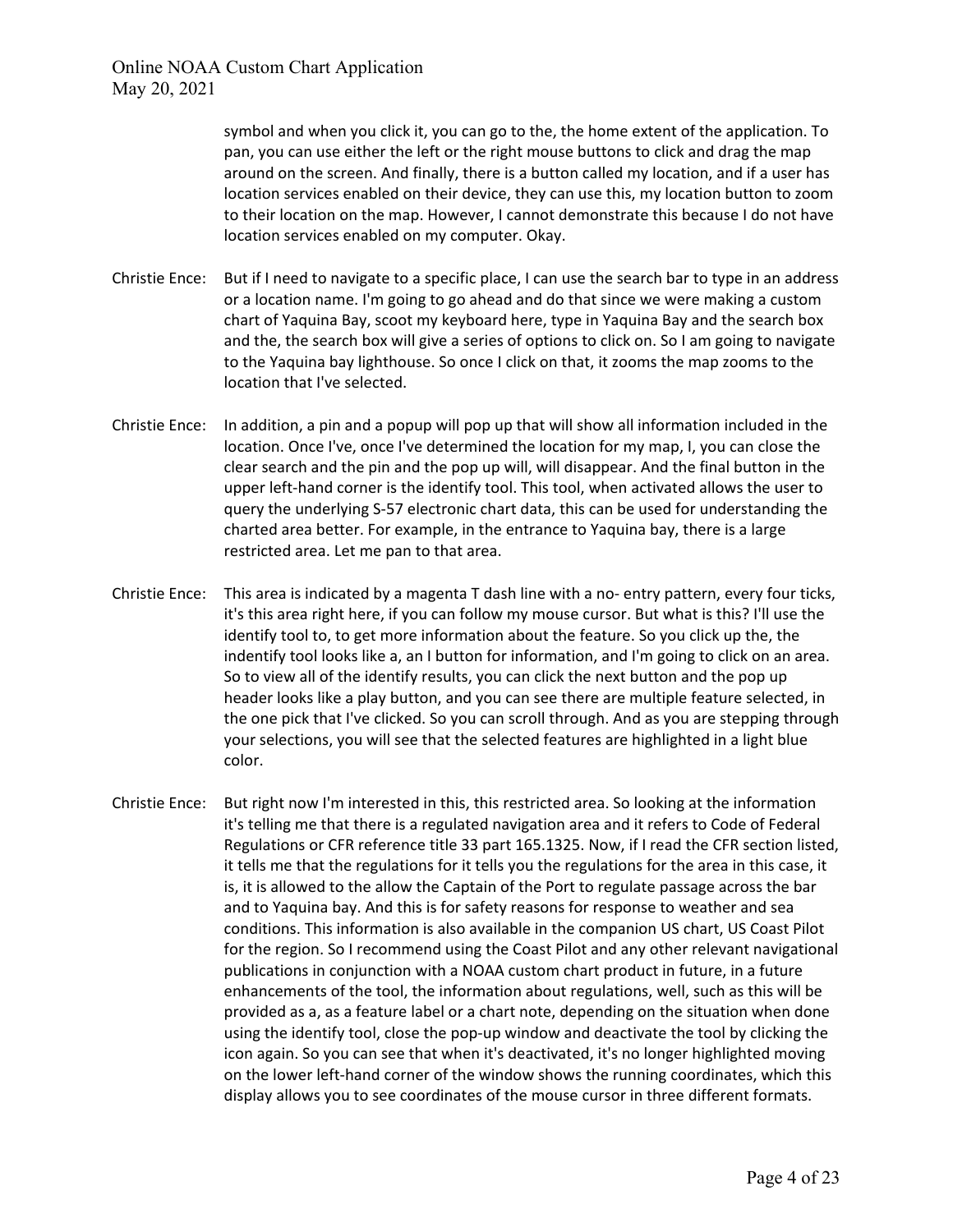- Christie Ence: And as you can see, it defaults to degrees, minutes and seconds. However, users have the option to select either decimal degrees or degrees decimal minutes. Note, this only affects the readout on the screen. This does not affect the format, the format on any of any coordinates shown on the app. Okay. Now let me show you the, the menu bar. This by default, the menu bars collapse to the left hand side of the window to expand, you can click on an icon, or you can click on the expand button at the bottom of the screen. Okay.
- Christie Ence: Alternatively, you can, you can click the collapse button if you wish to collapse the menu bar. The first icon in the menu bar opens the help documentation tab here. You will find the helpful links that Colby mentioned earlier in the presentation, including the quickstart guide user guide, a short video and US Chart. No. 1. Okay. The second icon is the display settings tab, and there are two tabs under the display settings. There's the depth contours and the miscellaneous tabs. I'm going to start with the depth contours tab today. And what, what this tab does is what Colby showed you earlier is it allows you to adjust the depth zone shade extents. The NOAA custom chart defaults to a four color scheme with a shallow water tint as the darkest blue. So that's the shallow water along the shoreline. The deep water is indicated as white and that's offshore here to the, to the left of the screen. Depth zone shades indicating the safety contract or shown as medium tones of blue.
- Christie Ence: So those are the medium. This darker line here is indicating the safety contour. This is the default, which is currently 10 meters right now. The tool only allows users to enter depth zone values in meters. And this is because the tool is based on the ECDIS display. And they've been the primary unit use just meters. We will be doing research on how to develop the setting to be user defined. So foot and fathoms can also be used. It is also important to know that if a charted area does not have the exact depth value entered into the shallow safety deep settings, the next deeper curve will be used right now, the default setting for the shallow contours two meters, because there is no two meter depth contour. The tool selected is using the 3.6 curve.
- Christie Ence: For the extent of the shallow water tint. I will suck the shallow contour to five meters and click apply. One can do that with all of the depth contour shades. And when the controls are set to a four, when this controls are set to a four color scheme, if one chooses to use a two color scheme, the only active control is the safety contour. YThe miscellaneous tab contains the rest of the display settings. Data extents their symbolized as red rectangles that you'll see throughout the map, zoom out. So you can see that, you can see this one, the 10,000 that's what I'm talking about. These rectangles represent the minimum bounding rectangles for NOAA electronic chart products. These MBRs are not identical to the data coverage of the cell. Some NOAA ENCs are irregularly, irregularly shaped, and the MBR indicates the furthest geographic extent of the chart product. You can see the example of how the MBR can differ from the cell data coverage in the NOAA custom chart users guide.
- Christie Ence: The intended uses selection allows users to filter data by usage band usage bands or descriptions of scale ranges. As mentioned earlier by Colby user bands are characterized by purpose overview charts are the smallest scales because they are intended to show a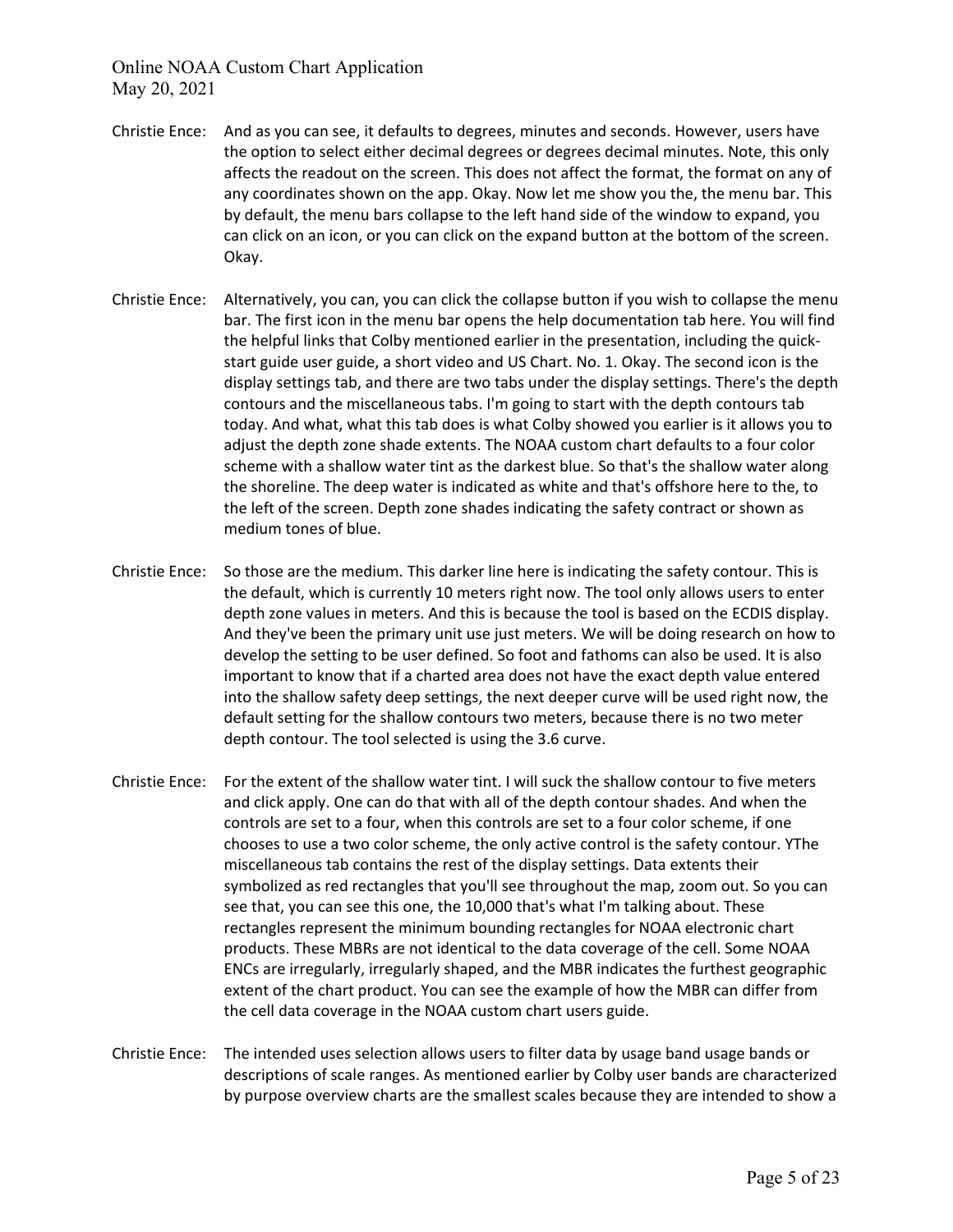large area where berthing charts use largest scales, because they are intended to be used for small berthing areas. Application works best when the default all data sets is selected. This will minimize gaps in your chart. The depth unit selection allows the user to configure depth units for the custom chart. The default is meters because that is the native unit for electronic chart data.

- Christie Ence: The other options are feet and fathoms. It is very important to understand the depth units, the depth units selector does not change the units on bridge and overhead obstruction clearances. The output PDF also includes this reminder in future version of the application. We hope to address this issue. So the depth and height labels are shown in the same unit. The display settings also allow the user to determine whether depth contours are labeled or not. So I'm going to show an example here. Let me zoom in here. Yeah, the tool defaults to having labels turned on. However, if you find that the depths contour labels, which are differentiated from the sounding labels by a bold white halo, that's how you can tell the difference between a sounding and a depth contour. So if I don't want to show the depth contour, I can click on and off. You can see how they, these five, four labels are disappearing.
- Christie Ence: Additionally, if you, if you, actually, if you turn off the depth contour labels, you can see that the safety contour is always, always labeled, that is handled through the second toggle and called label safety contours. So you can turn those off as well, turn them on real quick. Cause I want to keep them on the death zone shades setting, which is here, adjust the number of blue tints that the custom chart shows the default is for shades. But for simplicity, one may choose to display only two.
- Christie Ence: Okay. When two deaths zone shades are selected, the dark blue tint highlights, the safety contour, deeper water is shown as white areas, symbolization, I'm zooming here around. So you can see some of the different types of areas, symbols areas symbolization allows the user to change between complicated symbolized boundaries to which is the default and simplified ones. For example, note the regulated area limit that we discussed before, which I'm going to highlight it in here along this line right here, it is symbolized with a magenta T dash pattern with a no entry symbol. Sometimes the area can become cluttered with too many line patterns and you may wish to simplify your symbology. And that's what this setting allows you to do.
- Christie Ence: So you can see I've, I've turned plain boundaries on and now the symbols are, are now dashed line, simple dash lines over here. And then finally,, the compass rose, this toggle allows users to control whether or not their custom chart displays traditional compass roses. In some cases, the output from the NOAA custom chart has too many compass roses. This is because the points for the compass roses were taken directly from NOAA paper charts. However, in this customized environment, these positions do not always produce desirable results. So I'm going to, in this particular case, I'm going to turn them off. Now I can see when compass roses are turned off, the generic ENC magnetic symbol displays with the variation value. In this case, the variation is nearly 15 degrees east and the variation label reflects that value. I'm going to turn it back on and show you that it is also 15 degrees east.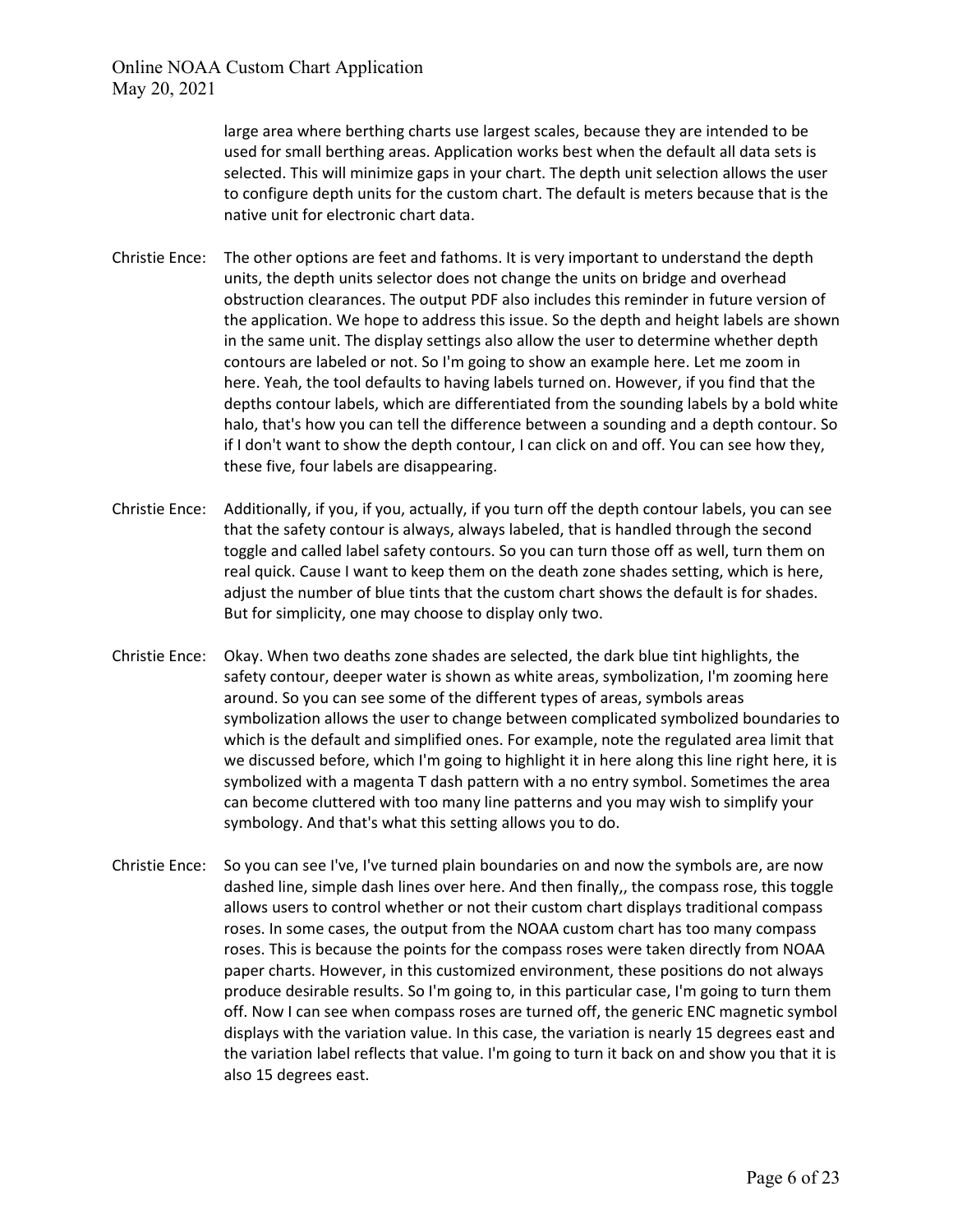- Christie Ence: In the future, we plan to update the text for magnetics and other, in other types of texts to magenta to allow better eligibility between types of features. Now let's make a chart. So I, I'm going to skip over to the next icon, which is the print settings tab. This tab allows you to enter the scale, the page size and the page orientation for your custom chart product. I'm going to zoom out just a hair so you can see the entire area. So the existing data for the Yaquina Bay is one to 10,000. You can tell that by looking at the, the red rectangle, then the minimum, a bounding rectangle, and the scale is set to 10,000.
- Christie Ence: It's always a good idea to create your custom chart at or near the compilation scale of the data. This reduces the likelihood of producing illegible output such as overlapping labels or gaps in the data. So I will create a one to 10,000 scale chart on an ANSI E sheet of paper, go here and type in. And in addition to scale and paper size, one must selected orientation. Portrait orientation is taller than it is wide. Want to show you an example of what that looks like, okay. To create a new extent, press the create new extent button. I will choose a general place to place this extent, which it did. Sorry. I'm reading from the script. Note, it takes a moment or two to generate the chart extent rectangle. This is because it's creating this shape on the fly. So it has to do calculations for the rectangle. It has to apply map projection. It takes a couple moments to process that information.
- Christie Ence: So, however, Yaquina Bay lends itself to more of a landscape format. So I'm actually going to create a second product. Okay. Okay. There you go. It took a second. Notice the position of the chart extent is not the best location for a chart. I will use the move. Oh, see, it happens to all of us, duplicate features. So I'm going to select one of these and wow. Okay. I'm gonna move over here and delete the extra charts. So, moving ahead, I've created extra charts that I did not expect to create. When you click on and select a chart extent in the export queue tab, it zooms to the extent and it flashes like click it again. It'll keep flashing. I know I don't want this one and I don't, I know I don't want chart two or three and I want to keep three of these charts selected and I'm going to click the delete extent and up in the top part of the screen, and it will say, are you sure you want to delete these products? And I click. Yes. And it's it deletes the, the selected charts that I did not want. So, okay. So when I was, I was, as I was saying before, this, this position is not where I want the chart. So I'm going to use the, the move chart extent. This move chart extent tool is actually found on the export queue tab and also on the print settings queue. So it's the same tool. So I'm going to drag my AOI to about here.
- Christie Ence: Okay. Okay. Skipping ahead. The default name for this chart and it's it basically what it does is as you create a new chart extents, it gives you, it gives them a temporary name, say chart one chart two. However that in the real world is not very useful. So you have the ability to name your custom chart, whatever custom name you want, preferably something meaningful. So this area is of, Yaquina Bay, OR, I'm going to type that as my title, now that I have my title and I have my chart extent in the right place. I am going to highlight and click the export charts button. This process usually takes between one and two minutes. Okay.
- Christie Ence: But I will save us a time and open up a version of the chart that I've created previously. So this is the way it looks. And Colby is going to go into the additional features of a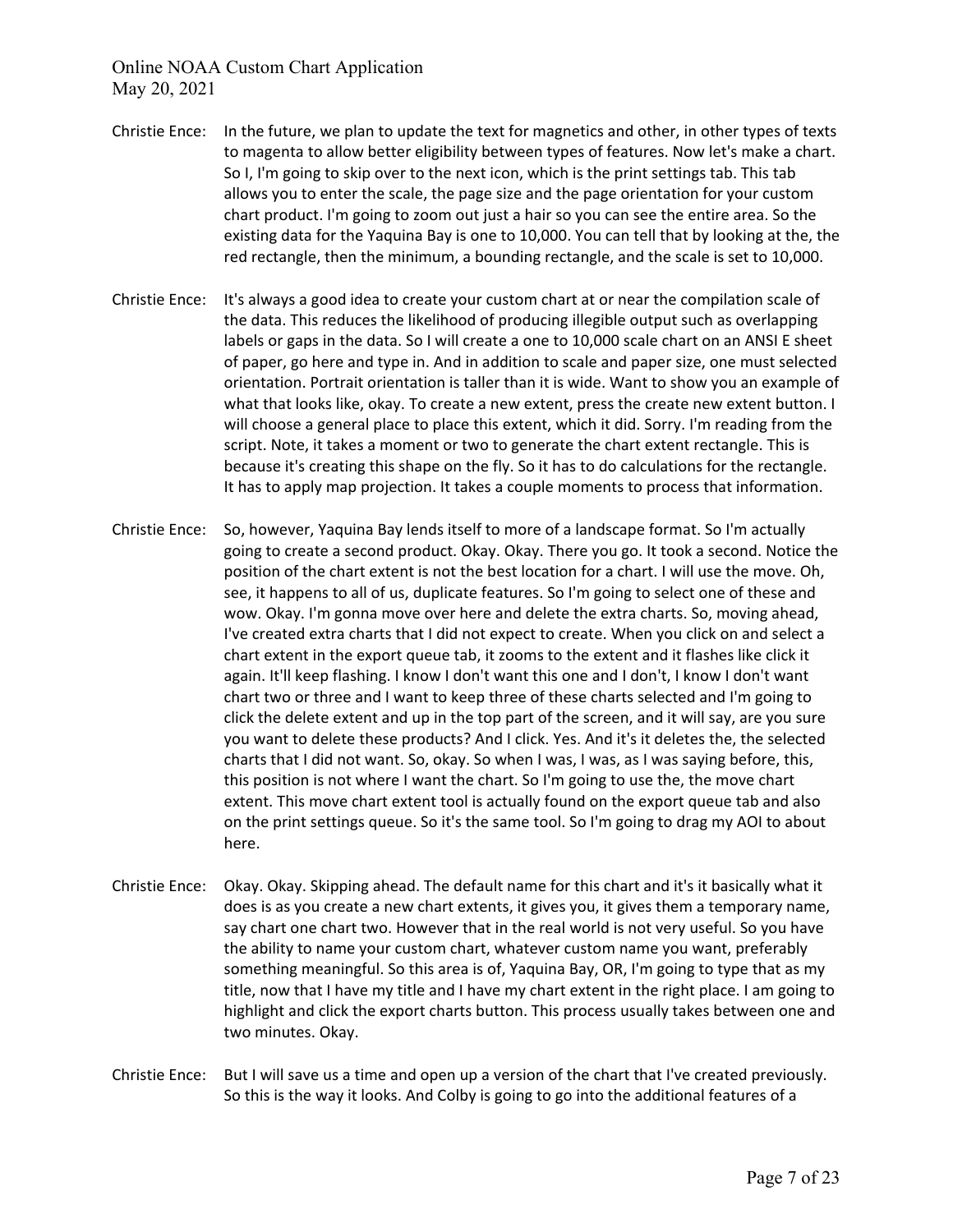custom chart. However, I wanted to show you the output, some features of the output. So as you can see, we have several compass roses, because of the nature of the AOI, the very top, most compass rose was cut off. And here you can actually see the difference between the compilation scales. For instance, this is a, this is a one that's 10,000 scale compilation scale, and it drops off to a much smaller scale. And that this is actually introduced because of the, the difference between chart coverage and the minimum bounding rectangle. For example, there's multiple panels on this particular paper chart.

- Christie Ence: And that, that second inset is further south. So it introduced a, it made the, the extent of the chart look larger than it actually was. So this area is from the next smaller scale of the area. Some other features to look at once again, I had changed the depths to feet, and you can see here, the clearance for the Yaquina Bay bridge is 39.3, which is in meters still. So those are things to keep in mind. And then from then I'm going to let Colby takeover. So thank you very much and I'll see you soon.
- Colby Harmon: Okay. Okay. Thank you for you to bring up the next slide. Okay.
- Christie Ence: Hold on Colby. I have control now. Okay. Okay.
- Colby Harmon: Well, while that's going on, I just say that I'll, I'm going to show you the traditional NOAA chart existing. NOAA chart. And then we're gonna do a little comparison with what Christie has presented still awaiting to swap control here. There we are. So next slide and the next, so here's the traditional NOAA chart, 18581, as available now. And I just wanted to point out a few, a few things to look at before you look again at the NOAA custom chart, the various notes that I'll show you in a second are scattered over the land portion of the chart and various locations selected by cartographers. When this chart was compiled. Also the source diagram, you can see a white and blue box, just west of the river, about a third of the way up from the bottom of the chart, the NOAA chart, a custom chart application, places, these elements outside of the chart on separate pages, output from the PDF.
- Colby Harmon: So if you look at that here, you'll notice again, the NOAA custom chart that there was notes are not over the land. And there is no source diagram. So next chart, I'll go through some of the elements around the margins now. So this is along the top here, and the top left corner, you'll see depths and feet. This is whatever units you selected your chart to show the depths in and the top, right? It shows a datum ENC data, and I'll know a custom chart charts are a use the WGS 84 datum. And as Christie just showed you, you can enter your own chart name, which is displayed at the top center of the chart. So in the next slide, you'll see again, the information about the datum and also shows the scale verbal textual version of the scale at the central latitude, where the scale is exact, and it also resides to our, our scales at and different units.
- Colby Harmon: Next slide please. So the coordinates of the Southwest corner of the chart are shown inside the chart frame here and above seal is the date in which you've created the chart. A few important notes are shown here, that are worth mentioning also charts output from the NOAA custom chart are, especially useful for recreational boaters or others who want a paper chart has a backup or for planning purposes, wherever these charts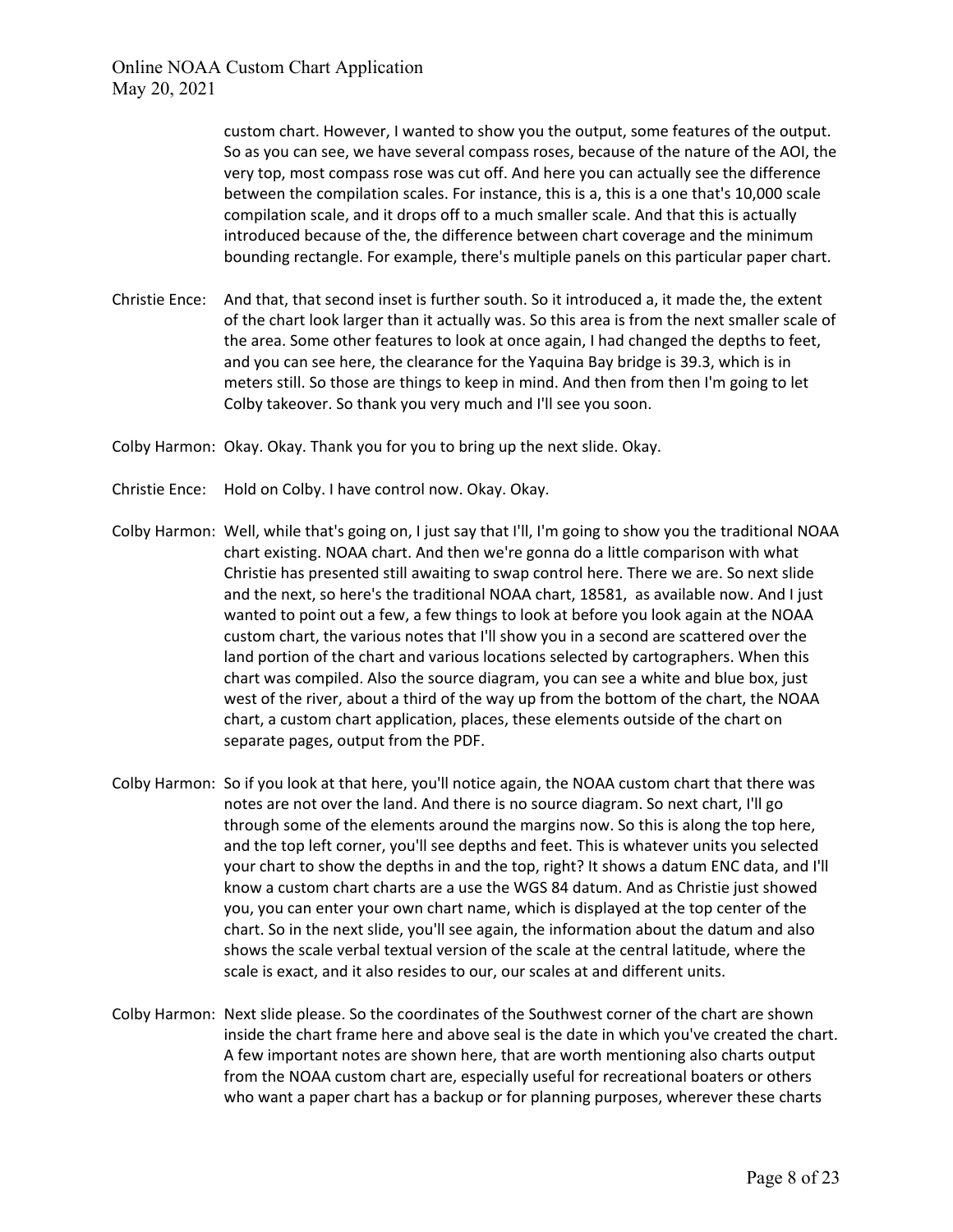do not currently meet US Coast Guard, carriage requirements for regulated vessels. So that note is noted here also, although ENC data from which NOAA custom charts is produced, and is carefully compiled and reviewed by NOAA, the rendering of the data on the NOAA customer chart is an automated process in which some over printing of texts, for example might occur. So just keep that in mind, the output has not been reviewed, and also a reminder that all heights and overhead clearance is shown on NOAA customer charts are in meters, regardless of the units selected by the user through display depths. Next slide, please.

- Colby Harmon: So here again, the depth units are shown also underneath the map frame shows the length and width and millimeters of the actual frame itself. And there's also a scale to help you convert fathoms feet and meters easily. And also the web address to the Coast Survey ASSIST form that I'll talk a little bit about later, next slide. So a standard six inch scale verification bars printed on every custom chart. And this is useful to confirm that the chart has been printed at the correct scale. If you don't have a ruler handy, you can hold a dollar bill up against the line. And a dollar is just four millimeters longer than the distance from the left edge of the paper. So if you look just one more time there, we'll see what this looks like. So the dollar bill is just a hair wider is in this line. And if you look at the distance from the far left edge of the paper, to where the image of the dollar stops, that's about six inches. If you want a quick confirmation that your chart has been printed at the right size, next slide please.
- Colby Harmon: So in addition to the chart itself, there's other components on separate PDF pages output from the NOAA custom chart. And I'm going to go through some of those right now. So on the next slide, you'll see the, the zone of confidence diagram, which is based on the ENC data and is comparable to the source diagram. That's shown on traditional paper charts on this case, the darker blue tints indicate areas that have been surveyed more recently, and with more precise tools. Lighter shades for the opposite older data, usually with a sometimes lead line technology. Next slide.
- Colby Harmon: Also all those notes that were dispersed on traditional paper charts are collected and grouped on eight and a half by 11 sheets on separate sheets after the, after the chart diagram itself. And next slide. So we're always interested in getting feedback from you on what's been what your experience is with the NOAA custom chart. So, you can get to that by clicking on the feedback icon and the, and then within that panel, click on the document icon that's linked to the Coast Survey's, ASSIST feedback tool. You can use this to ask a question, may suggest, make a suggestion or report an error concerning no custom charts or any other application. And with that, I'll throw it back to Christie. She's going to go over some of the upcoming improvements to the NOAA custom chart application.
- Christie Ence: Alright, if you don't mind, can you continue controlling the slides? Okay. So, so before we started handling questions, we wanted to describe some of the future plan updates to the application. So, some of the, the enhancements you can expect on the NOAA customer chart include, the additional additional paper sizes, including eight and a half by 14, and in ANSI B, which is the 11 by 17 inch size paper. In addition to that, we're looking into expanding that to include plotter paper sizes for large prints. So we're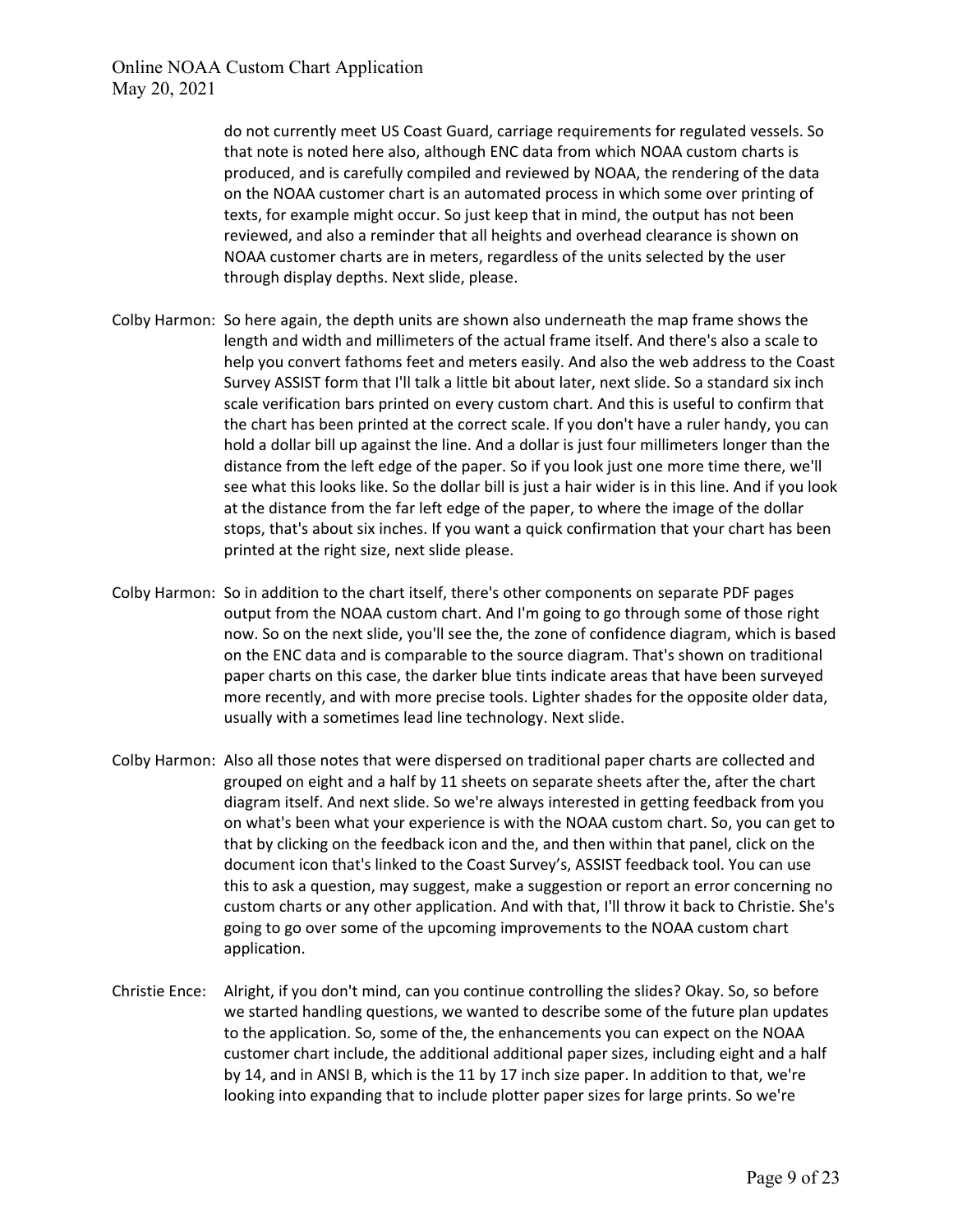> looking at a 36 inch plotter roll size and a 42 inch plotter roll size. This is to help facilitate the print on demand agents, to be able to produce large format charts, similar to the ones that are published today. In addition, we, we plan on improving more symbology on the NOAA custom chart, right now for version 1.0 we've targeted many points features including aids to navigation and hazards such as wreck, rocks, and obstrictions.

- Christie Ence: Further improvements will be addressed to lined symbols and two areas symbols to make them look more like NOAA paper, traditional NOAA paper charts, and one of the largest, more exciting upgrades would be the enhancement to the labels where we would enhance advance, excuse me, improve the way that the labels are displayed such as adding different font, sizes, styles, slants and, colors, so that that's targeted with the, the display of text. Additionally we plan on improving the way that the compass roses are displayed. We're looking at several options on that to improve the way that, users, see the compass roses on the chart product. And then finally, we're, we're looking into creating a subscription service where users will be able to download, it created chart extents and reuse those, extents over time and build in a notification system that will compare subscribers' chart extents to existing NOAA ENCs, and notify the subscriber for when a particular custom chart has updates and that we can go to the next, and now we'll be opening our webinar for questions.
- Christie Ence: So, just to remind you, we will have the webinar posted, this is being recorded currently, currently, and the presentation will be posted online with a transcript.
- Geoff DiPre: All right. Well, thank you both for fantastic presentations. As Christie said, we now have time for a number of question that you have already submitted. And if you would like to submit a question you can do so using the dashboard on your right under the questions tab, we have until three o'clock, so we'll try and get through as many of these questions as we can until then. And of course, as a reminder, this is being recorded and this will be available with the presentation slides and transcript within the next month. All right. So to start off, Colby at the beginning of the presentation, you provided an example of reschemed charts over the Great Lakes. And the question is, how does this match up with Canadian ENCs? Is it seamless or are there gaps?
- Colby Harmon: Well, we, we, as we do with all our adjoining countries coordinate the, the overlap or the inter interface between our ENCs and their ENCs it's the, the overlapping of coverage within the same scale band is prohibited. So, we do indeed coordinate on where those borders are. Sometimes they cover some of the US waters. Sometimes we cover some of the Canadian waters, so that there's a clear trade off or a transition between those points. So at any particular scale certainly at the largest scales that only cover harbors, there isn't continuous coverage, but at the smaller scales, there certainly is a continuous coverage just as there is now. Whether it's been rescheduled or not.
- Geoff DiPre: Great, thank you, Colby, for the full-size PDF, is there one central place where the fullsize PDFs can be downloaded, all at once while they are still available?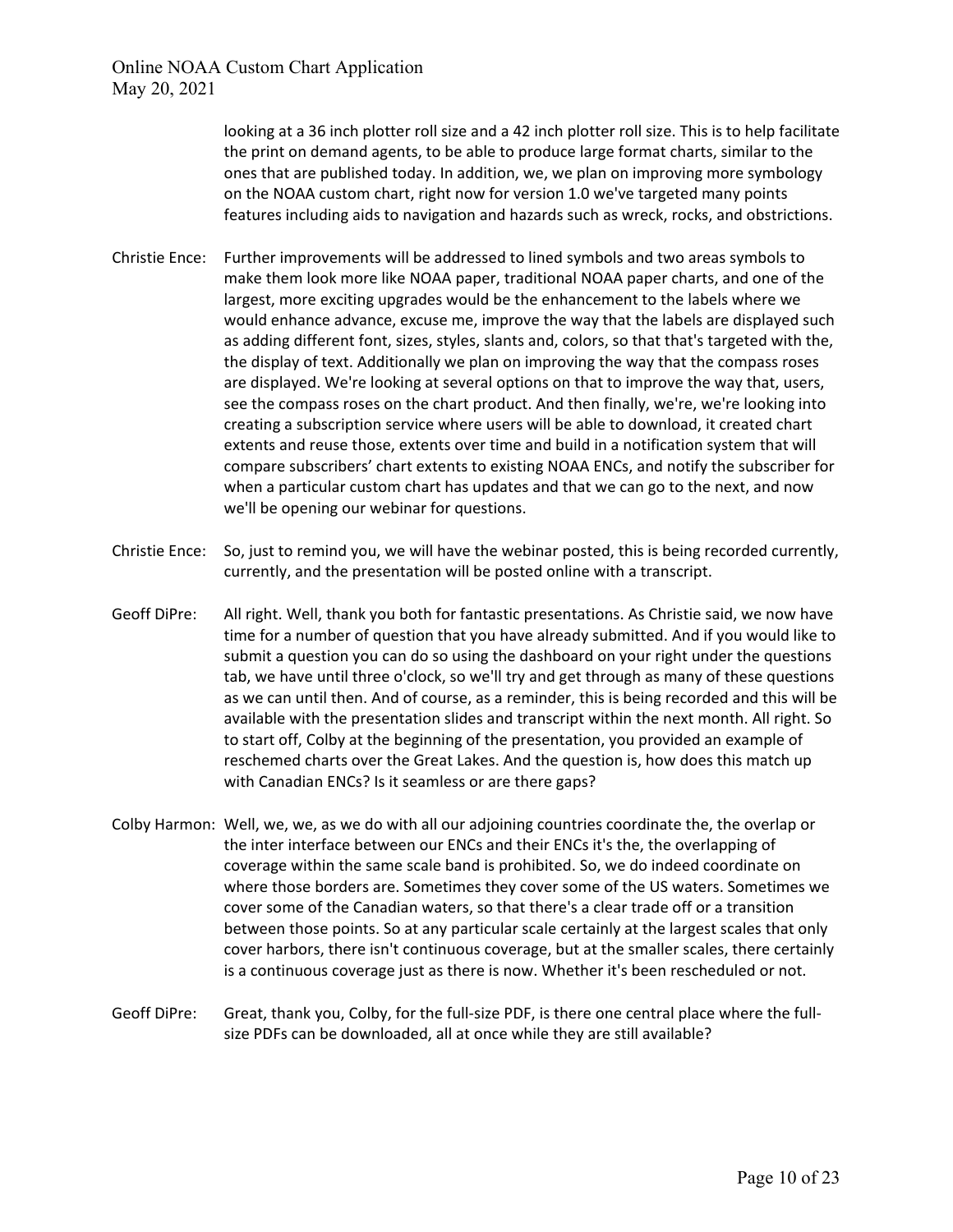- Colby Harmon: I don't think that's available now. You'd have to go to the chart locator, which you were, you can get to them one by one. I will say that once the chart is canceled, that those charts will always be available on the historic charts website that NOAA hosts as well.
- Geoff DiPre: Great. Okay. In regards to chart numbers, a couple of questions here, we currently have predefined paper chart numbers, but how will this be affected by the move to custom charts? How will a customer asks for a chart and will there be a predefined NOAA chart set up based on what the details were that used to be on the paper charts?
- Colby Harmon: So, so first of all, NOAA custom charts do not have numbers. The intention of the application was that a customer can provide, build a chart, wherever they wanted to. Christie picked an example that, overlapped an existing traditional NOAA paper chart. But, as I said in the beginning of the presentation, NOAA is in, in a process of canceling all those traditional paper charts and numbered paper charts, and, and those footprints will go away and, users can build a chart wherever they want to. I don't know if that completely answers the question. Can you, can you just repeat that real quick just to make sure I got all the parts of it?
- Geoff DiPre: Sure. It's, will the pre-defined paper chart numbers be affected by the move to custom charts? And as you said, those are being canceled. How will a customer asks for a chart and will there be a predefined chart set up based on what the details were that used to be on the paper charts?
- Colby Harmon: Right. So, part of this question, leans towards our, our continued coordination with existing print on demand vendors who now, you can go to and order, a traditional paper chart by number, and we're working with them so that once customers create their own custom charts, add whatever location they would be able to coordinate with print on demand chart agents and have that particular chart printed. There's also some chart agents who are starting to develop their own suite, if you will, of predefined, custom charts that they will provide for customers to purchase without having to build their own chart. But that's, that's something that's still in the works and has not been implemented yet.
- Geoff DiPre: All right. Thank you for that information. For the custom charts, is it possible to export height labels to a table and XYZ table,
- Christie Ence: No, you cannot. When you export the NOAA custom chart, it is a PDF. You can, you can look at the, you can, I didn't know, you can isolate the, the text data if you so choose. However, there is no way of exporting that as in any kind of a text file.
- Geoff DiPre: Okay. For these custom charts, what is the datum used? Is it always WGS 84, or is it variable based on the area that you select?
- Christie Ence: All, NOAA custom charts are based on the electronic chart datum, and the electronic charts are based in WGS 84. So the, NOAA custom chart will produce WGS 84 products, which for, in most, in most situations is considered equivalent to say the North American Datum, 83. So yes, this is only WGS 84.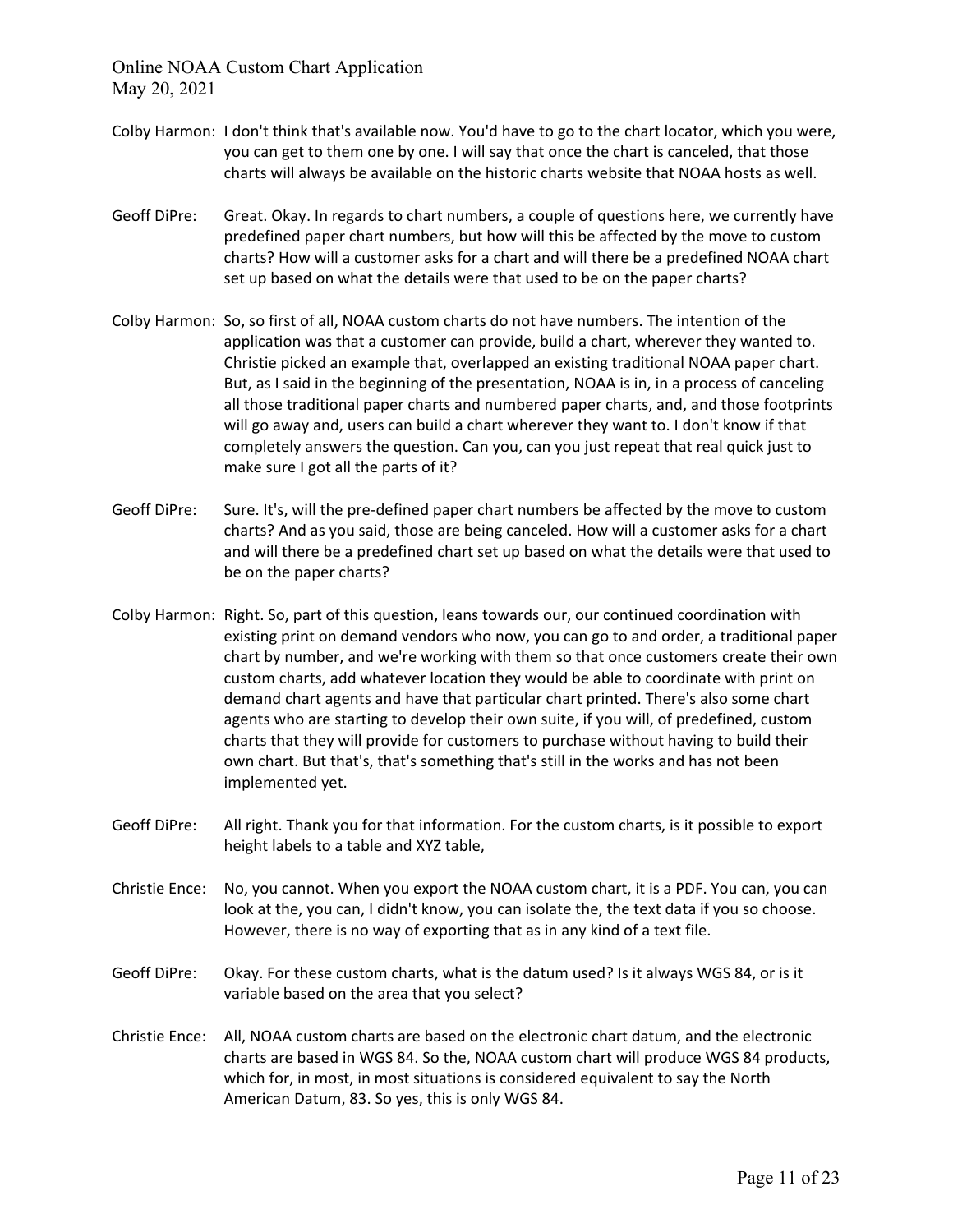- Geoff DiPre: Thank you, Christie. Okay. If a chart is a scale, is at a scale of one to 10,000 and the user chooses one to 10,000 as the scale, why does it not cover the entire map sheet?
- Christie Ence: It doesn't cover the entire map sheet. If you saw that there, when I, when I created the, the chart extent, it did not cover the entire chart footprint that or MDR, that was drawn on the no custom chart. And that is because I was creating a chart that was an ANSI E format, which is a 34 by 44 inches. However many, traditional NOAA charts are larger than that. So, in this particular case, the AOI that I selected was not quite large enough.
- Geoff DiPre: All right. Thank you for clearing that up. Is there any compatibility or connectivity with the Navionics app available or is that anticipated in the future?
- Colby Harmon: So Navionics is a digital chart, display technology and NOAA customer chart is meant to be used as a paper chart. And the output is not intended to be input into chart displays or navigation systems. So the answer would be, no.
- Geoff DiPre: Thank you. Can you plot a mark or multiple marks on a custom chart and be able to print that and will that show up when you print it? And can you save your custom marks for later usage?
- Christie Ence: Not currently. There is some research that we're doing with, at having value added layers where, where one can add a user defined data, however you know, for the sake of creating a navigation product we're limiting that rightly so. It's unlikely that we would allow that functionality, unless it was extremely limited.
- Geoff DiPre: All right. In the future will bridge height units be changeable?
- Christie Ence: Yes, we, we, we were working, we were working on, along with the, the text label enhancement we were working on where we will also build in the ability to change the units for the entire chart. So for example, if, if one shows meters, they would have information and meters and decimeters, if a person chose fathoms, the depths and depth contour labels would be in fathoms and the heights would be in feet. And similarly, if, if the person shows feet, they would be, everything would be in feet. So, yes, we do plan on doing that in the future.
- Geoff DiPre: Great. On the charts themselves, what do the depth subscript numbers signify
- Christie Ence: If you're looking at the, the metric soundings, the, the subscript is referring to the decimeters. So if you see, for example, a 11 with the subscript five it's, 11 meters and five decimeters.
- Geoff DiPre: Good to know. Thank you. Since the chart notes are on separate pages, do you anticipate there being any issues with the chart notes being lost?
- Colby Harmon: Well, the chart note, that is a good point, but the chart notes are labeled with a name that you select for your chart. So, if you have a couple of different charts that are say at different scales over the same area, it would probably be prudent to name those slightly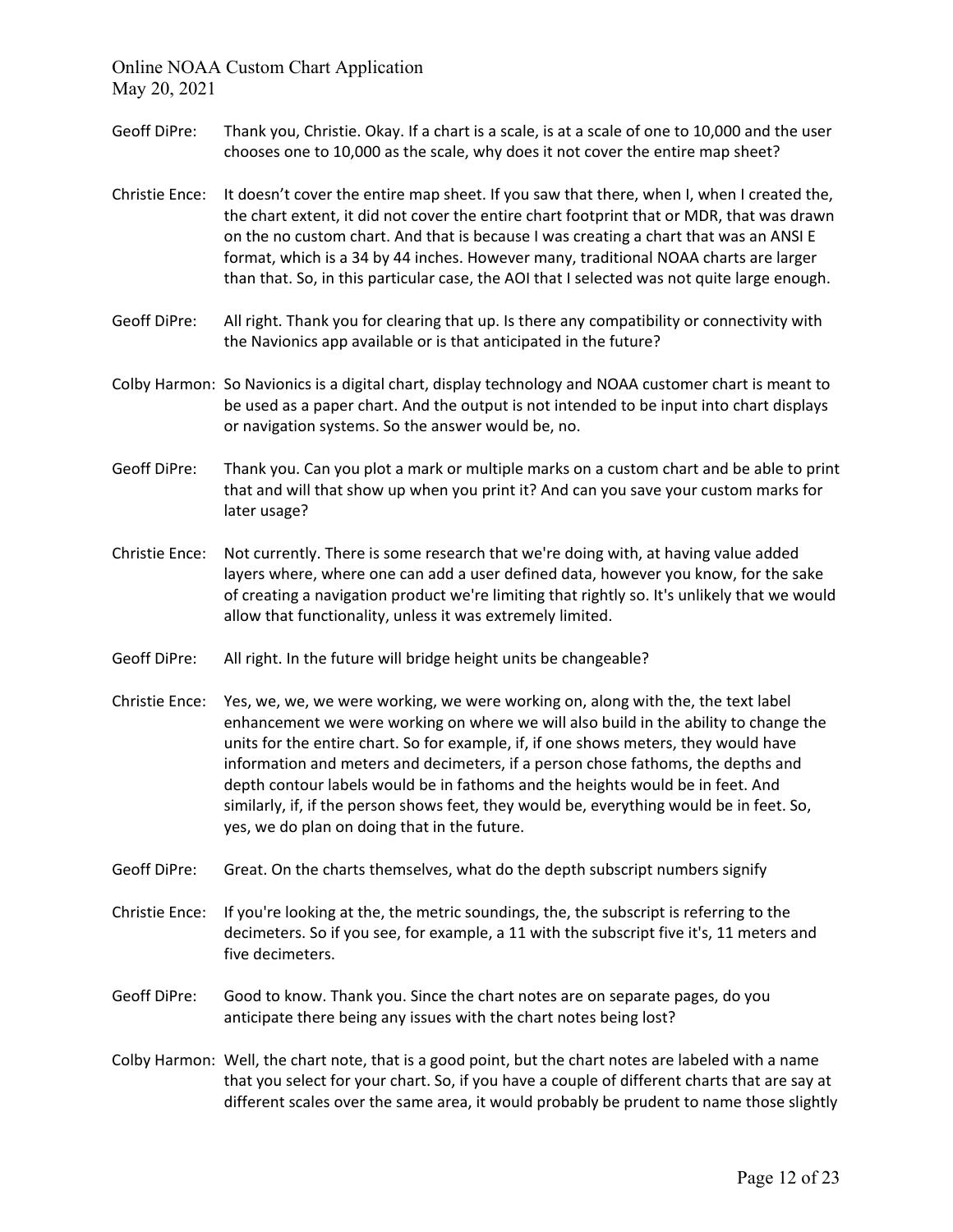> differently so that the associated chart note pages can be identified exclusively within the chart, at the particular scale. So that's the problem. That's the solution that we've come to is because as we say, the data is compiled automatically and presented, in the NOAA customer chart, map and notes on traditional nautical charts are placed there by human cartographers. And that is not a process that you have the resources to do for NOAA custom charts. So the easiest thing is to take them out of the map all together and then put them on separate pages.

- Geoff DiPre: Great. Thank you, Colby. Two questions here, both getting at just the compliance with Coast Guard, carriage requirements, essentially both are asking. Is there any plans to update the carriage requirements that allow for the use of custom charts?
- Colby Harmon: Well, a couple of things are happening the Coast Guard, for one in 2016, put out an, announcement that said that ENCs could be used in lieu of paper charts. So there's always that option. Also the Coast Guard is about to release a notification of a proposal to make rule changes related to the use of ENCs and paper charts for regulated vessels, which is a long process, but that's just starting underway. There's also a chance that NOAA custom charts will meet carriage requirements, although that's not guaranteed. So all, all those things are are moving at various various paces. But right now, as I said, NOAA accustomed charts do not meet carriage requirements for regulated vessels.
- Geoff DiPre: Okay, good to know for the actual information that can be included on the custom charts, are there any plans to include tidal data such as mean tidal level levels, panel, or tidal current?
- Christie Ence: The short answer is we do, we do refer people to the CO-OPS tides and currents website. I, I don't think we're going to duplicate efforts and put additional information on the NOAA custom chart when you can go users can go to another NOAA sponsored site for that information.
- Geoff DiPre: All right. One attendee asks, how can I continue to print a chart of the same area scale location as a traditional paper chart?
- Colby Harmon: Well, as a, as a earlier question, sort of indicated if you, you have to have the same size paper, or at least same or larger size paper than, was used for the traditional paper chart and use the same scale. And then if it's the same size paper and scale, the footprints will match precisely, but any small deviation from that is going to be a different footprint,
- Christie Ence: Right? And that's why we're looking into increase including the 36 and the 42 inch size plotter paper, because the larger the paper, the larger the AOI, and the more likely that you're going to be able to capture the same area as a traditional paper chart.
- Colby Harmon: Another thing to keep in mind is, as I said earlier, we are rescheduling all of the ENCs and the ENC suite, previously, essentially the ENCs covered the same footprint of the charts they were digitized from and were compiled at the same scale. So as we're rescheming, we're detaching that connection between the ENC data and the legacy,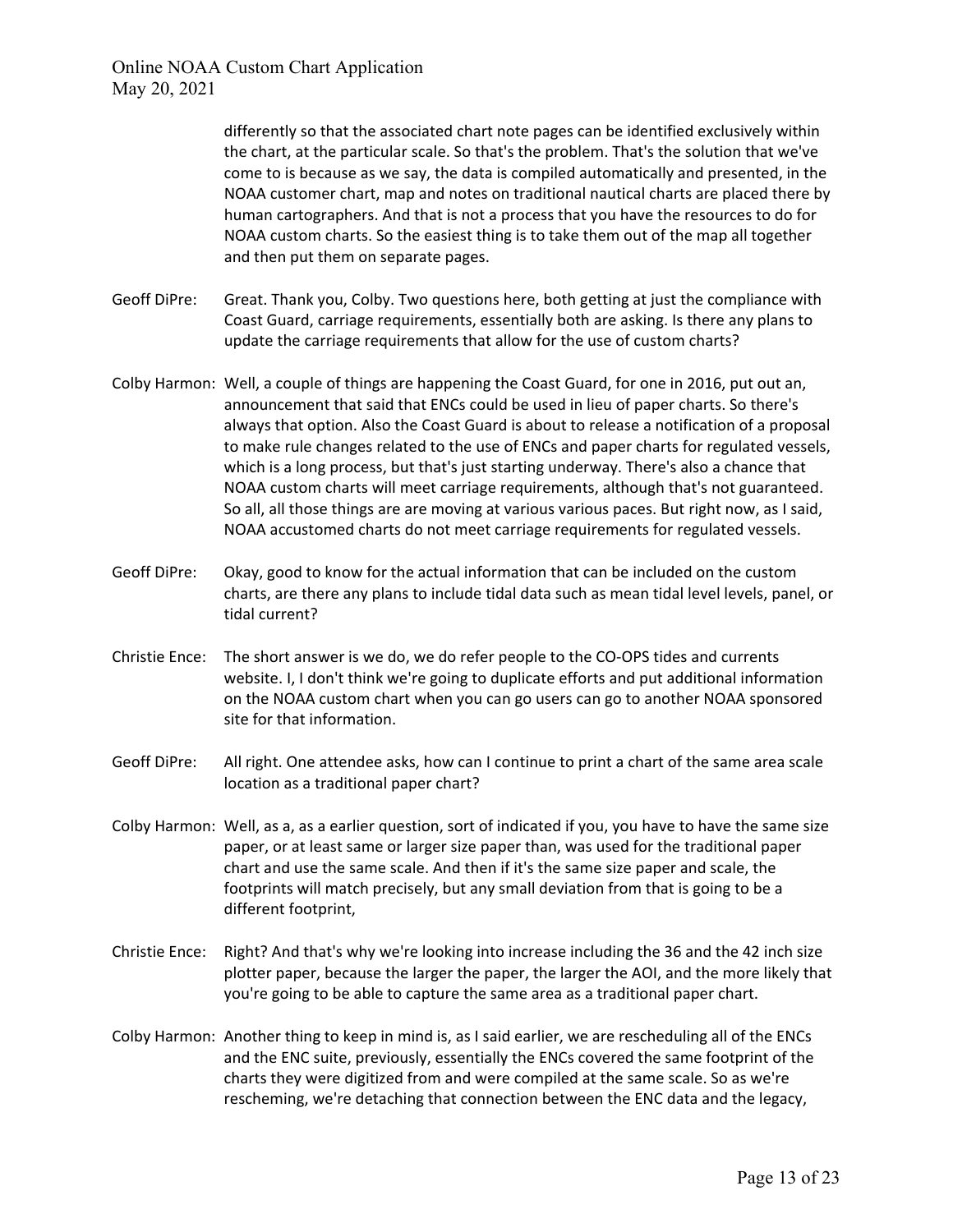traditional paper charts that are being canceled. So, for example, in Lake Superior there, the existing traditional charts are at 120,000. The ENCs that are replacing those are at 80,000. So if you were to go to that same footprint of 120,000 scale chart, and try to put an 80,000 scale data that's available there, you wouldn't be covering the same space. So, sort of looking forward, the connection between those traditional numbered paper chart, footprints and the data, which is going to be generally larger scale, it'll be harder and harder to produce those same exact charts because the data underlying data, will, sort of over support the, the footprint that you're trying to make a chart of, it would be better to pick the custom size custom location yourself based on the available ENC data and the data you want to navigate in.

- Geoff DiPre: All right. For the generation date, does that include all the LNM critical corrections applied to the chart area that the attendee is choosing, Can you define LNM, for those that aren't?
- Colby Harmon: Right. So, first of all, the date that I showed you in the bottom left corner of the NOAA custom chart is just the date at which you created it and your time zone. So that's, that's just one thing to note also, when that chart is created, it, it takes all the existing updated, latest ENC data to use, to compile that chart. So all the, all the notices and all the other updates, for hydrographic surveys and shoreline surveys have been applied up to date on that ENC. So one could say essentially, that's up to date as of the date that, that chart's created. I don't know if you have anything to add to that Christie or
- Christie Ence: No, The NOAA. Custom chart takes the most recent ENC data that has already had the local notice to mariner applied.
- Geoff DiPre: Okay. Will custom charts download to open CPN?
- Christie Ence: I would say no. Because we do not use that.
- Colby Harmon: Yeah. Well, like I said, the intention is that it's a paper product and not to be used, you know, they're digital systems, if that's the implication we have other ways. I mean, we have, for example, we have ENC direct, data that's available in our website where you can download ENC data into GIS or other digital applications..
- Geoff DiPre: Okay. Yeah. And that leads right into the next question of, is it possible to export georeferenced images of custom charts, for example GeoTIFF, so that they can be imported into external GIS apps?
- Colby Harmon: I don't think again, I don't think that's the intention. We have no intention to, to tile or create a raster dataset that would be used in a way that Horan sees or the RNC tile service was in the past. Our goal is to have the best data available is the ENC data. And we're hopeful that eventually users will make more and more use of that. And there's many applications that use the ENC data directly in a variety of price points now.
- Geoff DiPre: All right.Is it possible to print the charts, the custom charts at home with a typical computer and printer, or is it always necessary to go through a third party vendor? And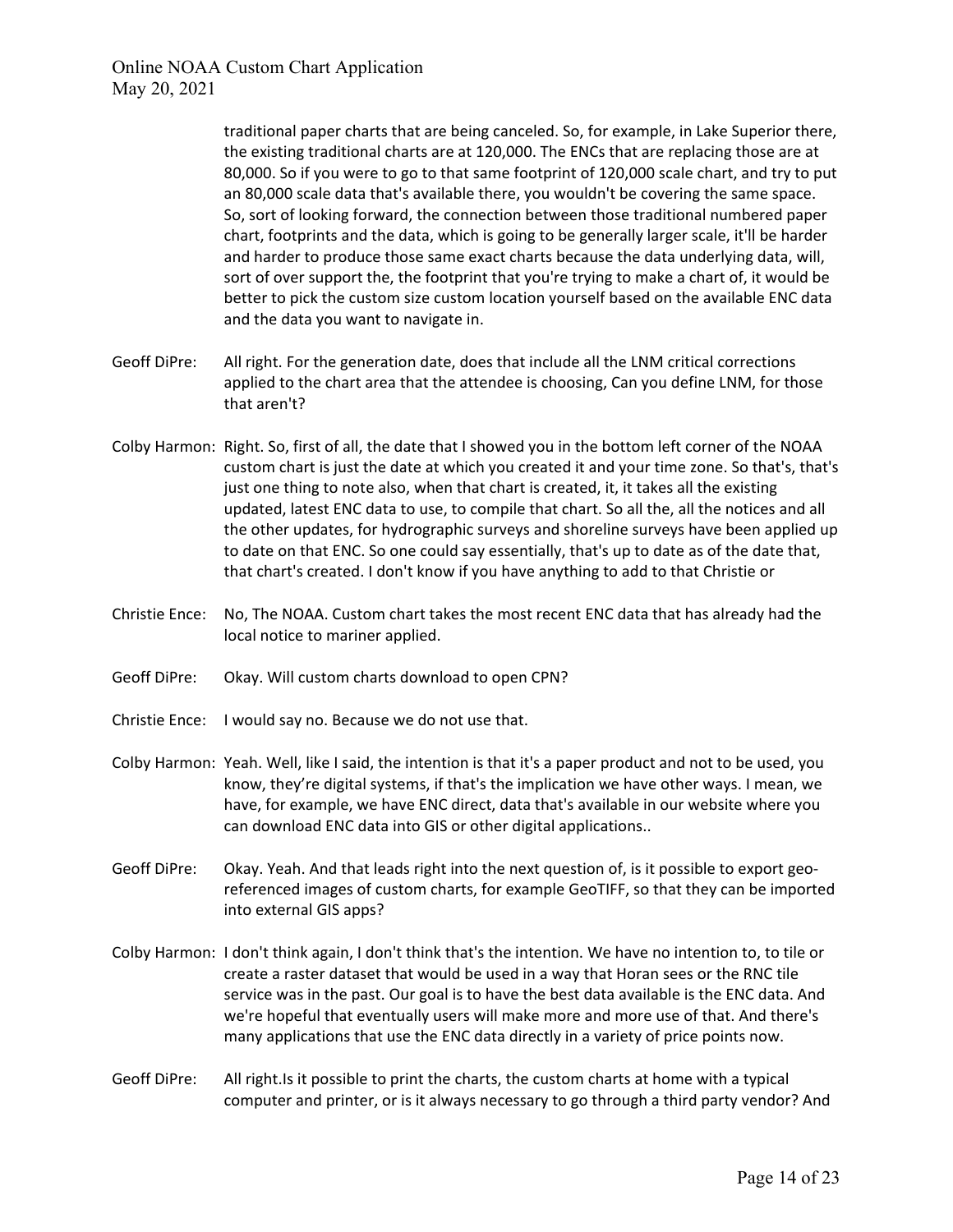> if so, is there any kind of special equipment or program that is needed to print it at home?

- Christie Ence: I think the, the capability of printing a, a NOAA custom chart is the act has access to a printer the, the application exports, a PDF file. So you would need to have some sort of either Adobe or open source PDF reader on your computer and the plotter and the paper size that you use will be determined on the size of the printer or plotter that you have access to. So, the NOAA a custom chart will allow you to print on eight and a half by 11 size paper, which any printer will be able to print on a larger sizes. It can be printed either, you know, we're, we're working with the POD vendors to, you know, so they can continue their, their process. However, you know, if you, if you had, if you printed out a NOAA custom chart on a larger sized paper, and there's nothing to stop you from going to Kinko's or some, some other print shop and have, have a printed out yourself.
- Colby Harmon: Yeah. This is different than the traditional NOAA custom and the traditional NOAA paper charts that are now available through print on demand, certified agents and the traditional NOAA paper charts do meet, US Coast Guard carriage requirements only if they're printed by a POD chart agent, unlike the identical chart image, which is a full, full format PDF that if someone printed at home, there's no assurance that, you know, the ink is stable, that the paper was at the right size, et cetera, et cetera. Because NOAA custom charts have no restrictions. There was no, there was no carriage certification to meet. And yes they can, if you have whatever size plot of printer or plot or you have at home, you can print NOAA custom charts and use them
- Geoff DiPre: Great. And on a similar note, if the area that's needed is at a scale that's larger than what fits on a typical eight and a half by 11 sheet of paper, should the user create multiple charts that does fit well, or does the application automatically create multiple pages to print out the scale that's needed?
- Christie Ence: You'd have to set, you'd have to make your own multiple pages if you had, if your constraint was eight and a half by 11 size paper, and you want to create an area, or you want to print, you create a chart of the area that's larger than that, you would have to make several, several, chart extents to, to cover the area.
- Geoff DiPre: All right. A couple of questions here, regarding the ability to produce a geo referenced PDF, is there an option to create and download a geo enabled chart, like a geoPDF or geoTIFF, or is there an ENC format for use in plotting software?
- Colby Harmon: Yeah, the actual output is a geographic use spatially referenced PDF. Although this, despite the, the, that implies, we still do not recommend that the data be used in a digital way that it's, again, it's not meant to ever be a replacement for RNC data that we're taking down.
- Geoff DiPre: All right. There are a couple of questions, regarding recreational boaters and, you know, concerns as to the, the knowledge gap that a recreational boater might have to compile a map. Is there anything on the application or on NOAA's website that we'll be able to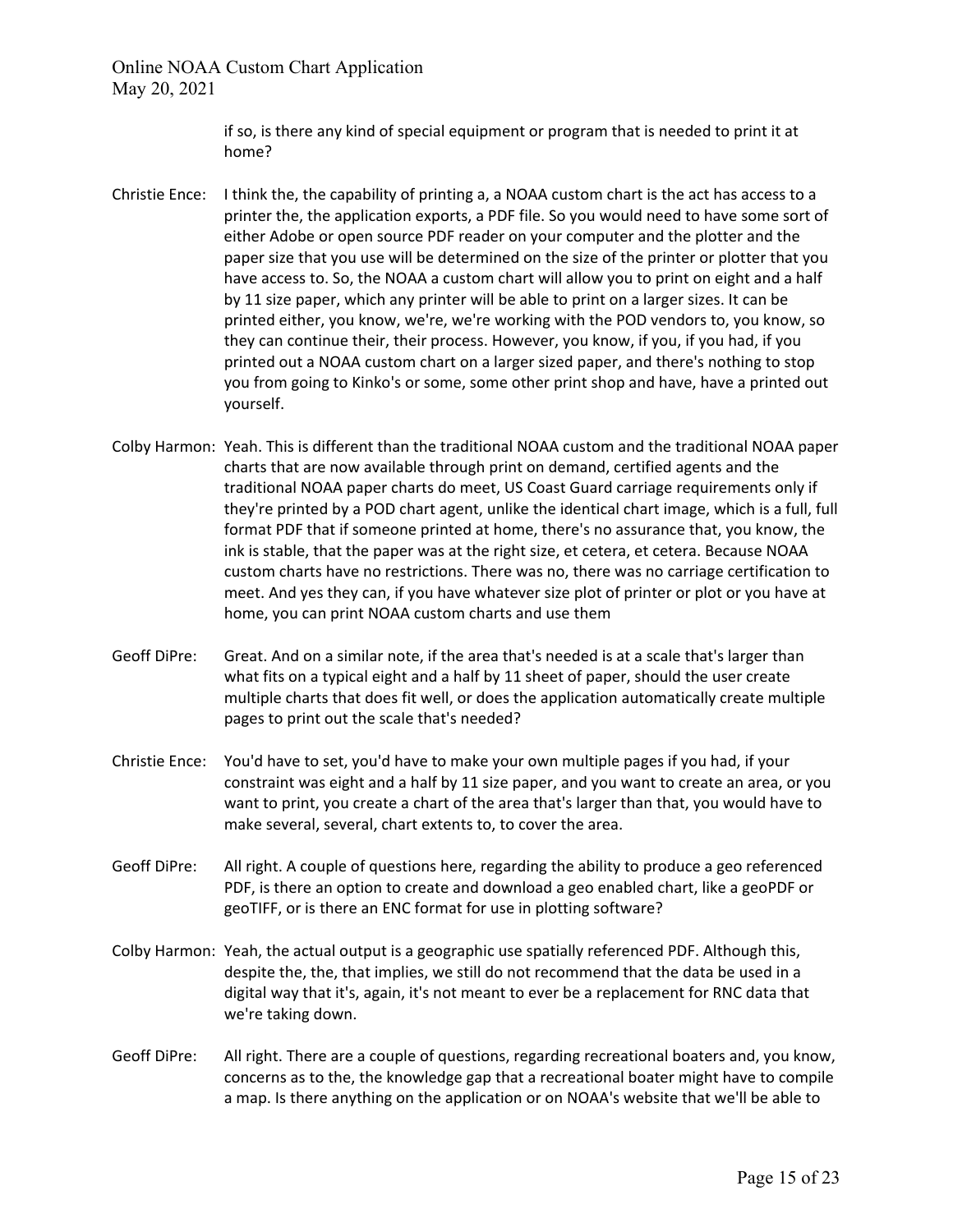> cater to this community or provide the guidelines and steps on how to create the best custom chart for that user?

- Colby Harmon: Well, there is a, there is a 14 page user's guide, and we're looking to, you know, always based on questions, we get, enhance that and that I think that's the best, the best place to start and, give some tips on how to choose the best scale. And how do you, make the settings that are most appropriate for what you're trying to achieve.
- Geoff DiPre: All right. Concerning training charts, is there any way to create an ENC that duplicates the information that's currently used on training charts and the ones they list are for the Chesapeake Bay, Block Island and Long Island? These are charts from back in the early 1990s. Is there a way to mirror those types of training charts you using ENC data, or will we have to select another set of data to create new training charts?
- Colby Harmon: Well, well, depends on what they're trying to do if you want a copy of the 16 training charts said, as you know, have, as they've said before frozen decades ago, those are still available, for many POD vendors directly, as a training charts and are usually, like 10 bucks a pop they're pretty cheap, or they're also always available at the Coast Survey historical charts website. If you go to the Coast Survey webpage and look under the charts menu dropdown menu, I think there's a selection for historical charts or even training charts. And if you select that, it'll open up historical charts website and list those charts that are available. Now, if you just want to see a contemporary chart or over the same area, you can use NOAA custom charts to do that, but it's not going to show, you know, all the aides have changed over time. The symbology is time as changed over time. That is not going to be shown on available for an option and NOAA custom chart. It's only going to show you the contemporary data and the contemporary symbology, but all those papers images, all those images of the much loved and used training charts are, will always be available on the historic website.
- Geoff DiPre: All right. Good to know. There's been a number of questions about this and, and one attending kind of summed it up. And if you guys could just provide a few, a little bit more detail. Can you discuss the interplay between scale, paper size, chart area, and the detail on the chart? So just going over that kind of interplay again would be helpful, I think.
- Colby Harmon: Okay. So, to start with the paper size that you pick is fixed. So you can imagine that as a window you're looking through, and that's going to constrain the area that you see, depending on the scale. So as you increase the scale of your chart, you can envision just on your, as you're on your computer screen, zooming in and data, the area that you zoom into becomes smaller and smaller in space. You know, until you're just looking down on the dock in a marina, now the level of detail is much greater at that point because you can see the individual slips, et cetera. You know, if you, if you change the size of the paper now to make a bigger window, then you can see a larger area, even at the same scale. So there's an interplay, certainly between the scale that you've selected and the paper size, those are the two dynamics that, that influence the size of that extent box that you click and have to have to wait a moment for it to appear.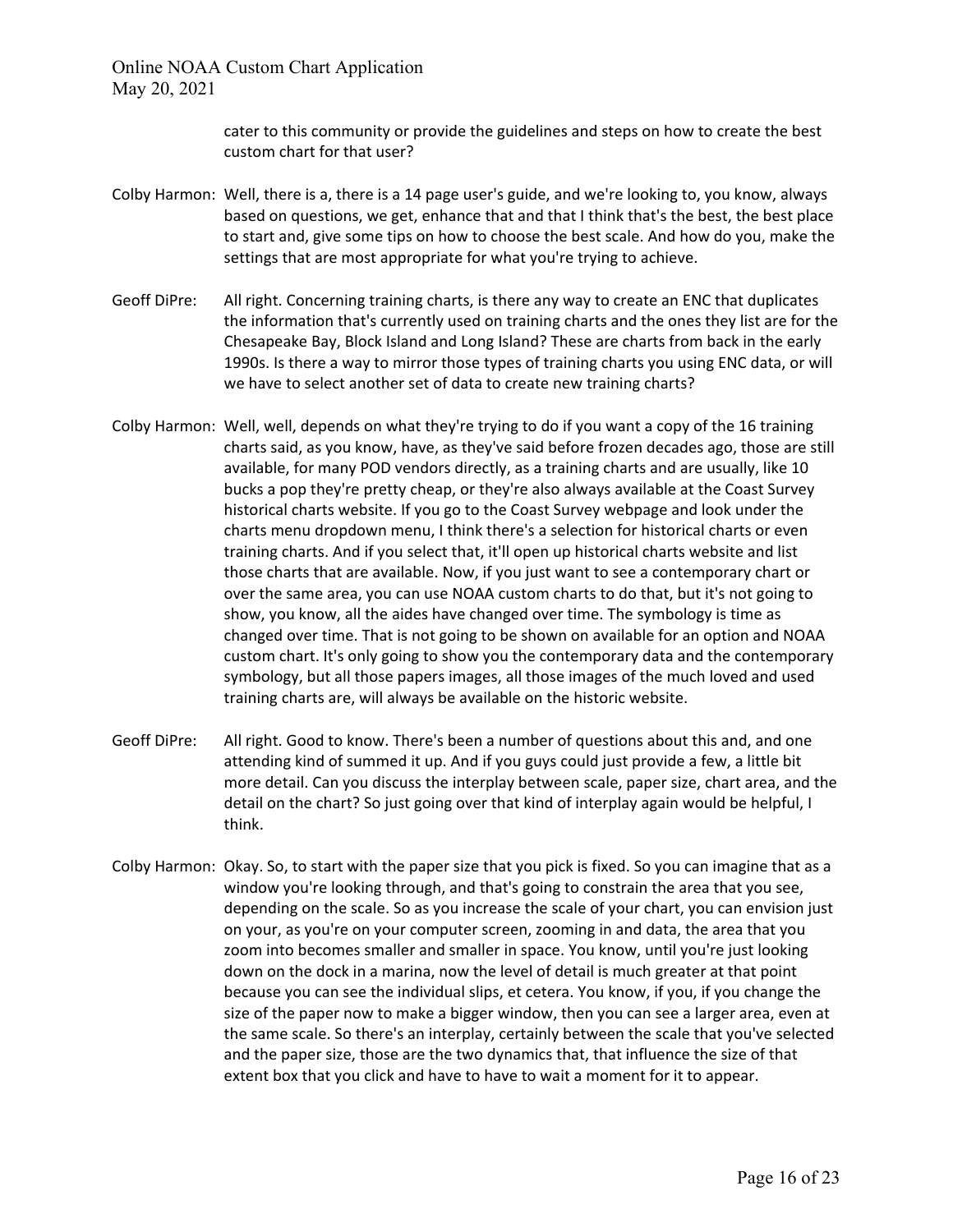- Colby Harmon: So if it's not covering the, the amount of area that you want to cover on your custom chart is a couple of things you can do. You can one increase the paper size, and that's going to, even at the same scale, provide a bigger area, or you can change to a smaller scale and that'll extend the data that's available to fit inside that window because it's a smaller scale. Or if you don't want to do either of those things, you can make two charts adjacent to each other with the same paper size at the same scale.It's something that's when you first started using NOAA custom chart. Even if you're a cartographer, it takes a little while to sort of figure out, you know, how those things interplay and how to get, you know, what size paper you generally want, be it based on a particular scale.
- Geoff DiPre: Great. Thank you. I think that was very helpful, for the custom charts, is there any way to use custom overlays, such as a JSON custom overlay?
- Christie Ence: I think this is similar to the, the custom points question. We're looking into maybe limited ability to add a feature added layers. However, it will be very limited if we do it at all.
- Geoff DiPre: All right. Can you search for locations via their latitude and longitude instead of the name of the location? And if so, how can you do this?
- Christie Ence: Lemme Check. It does not appear to be giving me that option. [EDIT: We found that you can indeed enter geographic coordinates into the NOAA Custom Chart search tool, if you use the correct format. Coordinates need to be in signed (+ / -) decimal degrees, with the longitude first. For example, to find 38.681° N, 74.765° W, Enter -74.765, 38.681.]
- Geoff DiPre: Thank you for checking. Is there any plan to have any type of pre-generated maps that can be downloaded as PDF?
- Colby Harmon: This is something that some of the print on demand chart vendors are exploring. We don't, we don't expect that NOAA at least initially will be building, you know, pre-canned chart footprints for users to select from, we haven't dismissed that altogether, but that's not our first priority. Anything to add, Christie, I know there's, this is sort of a fluid topic.
- Christie Ence: No, we're, we're, we're working on, we have a basic concept for the subscription service where, users preferred extends are stored. So in a way that's a stored AOI that a subscriber could always access. There's, there's talk about how, how we want to scale that up. Do we want to only only store the, the, the, the selected extents, or do we want to have a, a batch service that would run an update? Those PDF chart extends on a, any specific cycle? I think it really does depend on, on what, you know, we are able to determine on whether or not we can host that information somewhere in a way that, you know, is feasible.
- Geoff DiPre: Thank you, Christie, going back really quick to the, the paper charts and their cancellation, one attendee asks how the light lists and Local Notice to Mariners will reference the affected charts or the cancel charts, once they are retired.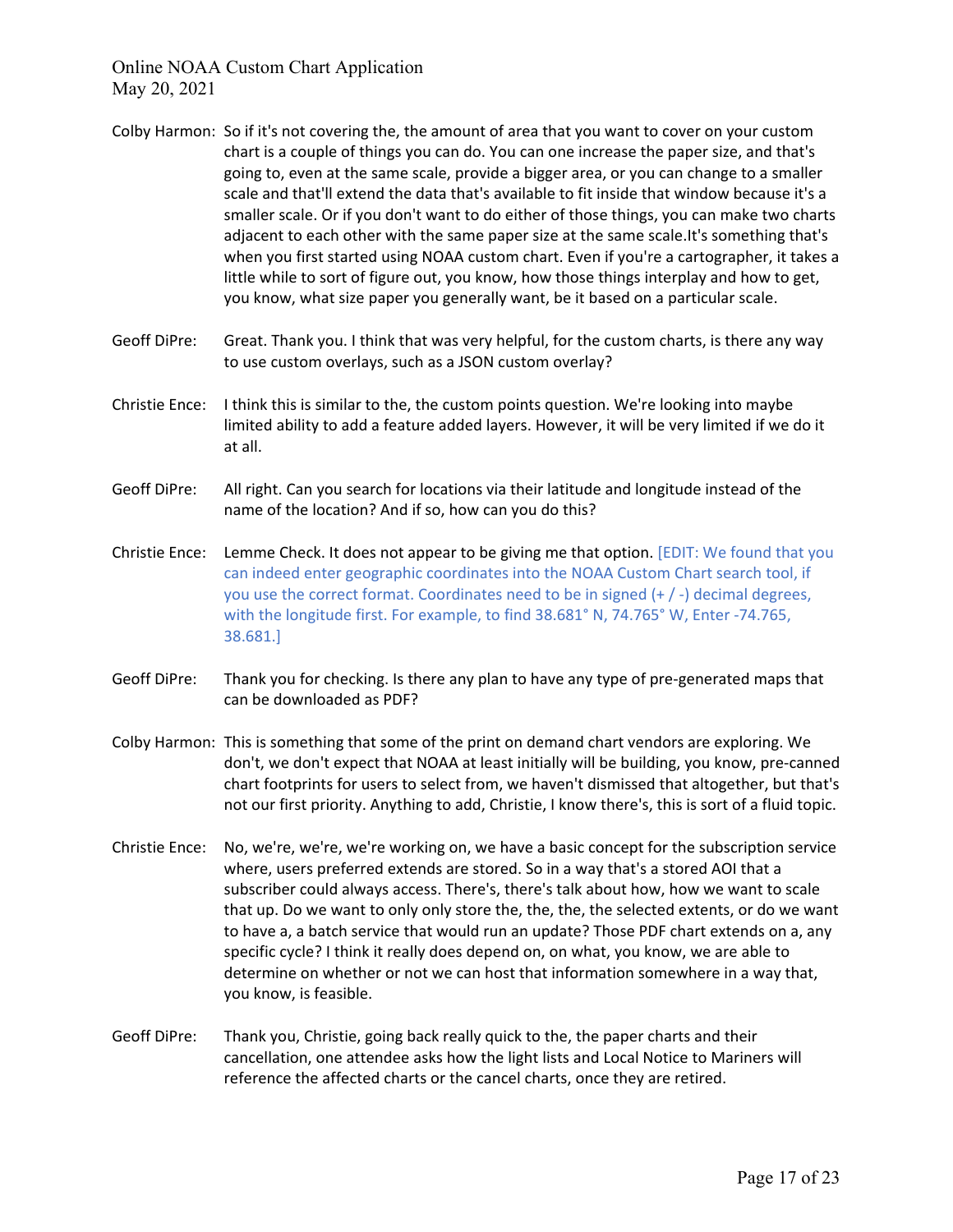- Colby Harmon: Right? So the Coast Guard and other government agencies and other agencies are in the midst of a program called a waterway harmonization project. And that's where the Coast Guard especially is leading the effort to come up with standardized names, often names that are already used on the light list for particular bodies of water and other places. And these would be used not only by the light list, but also by the US Coast Pilot that NOAA produces as well as note the Local Notice to Mariners that references other changes. So, for example, this it an ongoing effort not completed yet, but for an example, if you go to the US Coast Pilot for the Great Lakes and compare the chapter on Lake Michigan, which all which currently references chart numbers, and even ENC, cell names and compare that to the chapter on Lake Superior, which has now all been reschemed, all those references to chart numbers and ENC numbers, ENC names have been removed from the Lake Superior chapter, and it only references bodies of water and passages between ports, for example, to a hierarchical way.
- Colby Harmon: So,in the light list and Notice to Mariner is you're likely to see a hierarchical reference with which might start with Chesapeake Bay and then Severn River, et cetera, you know, then smaller portions to give a general reference of where those, where there was aids to navigation, for example, are being changed, and then always as it does now the light list, and they Noticed to Mariners has a specific latitude and longitude of the feature that they're referencing and it's in a new, new or current position as appropriate.
- Geoff DiPre: All right. Thank you for that. Is it possible to select a standard nautical chart, AOI and export the correct scale and chart size through the custom mapping output? So for example, could you select Yaquina Bay chart AOI from a previous chart, say a previous paper chart and export that using this custom chart tool?
- Christie Ence: No. You know, it said that the, those chart limits are eventually going to go away. So, you're going to have to, you know, there, there, there is some thought that maybe we could produce, or provide the, the scale which we already do. So essentially the, the customer chart is to allow you to choose the coverage best for the area, not necessarily try to recreate something that already exists.
- Geoff DiPre: All right. For ENC data, does it include Army Corps of Engineers survey data, or is this already incorporated into the ENCs?
- Colby Harmon: Yes, it is. So all those, all those maintained channels, that the Army Corps maintains and even the other channels not maintained that they survey all that data is in the hand seas already. And in fact, the ENC data provides the actual minimum or what we call a controlling depth for those channel reaches, whereas paper charts, right now, for the most part, all those channels, only list the project depths, which is the depth to which the Corps can dredge that particular channel, but it does not account for any subsequent silting and filling in for those. So the ENC data is actually the best source for any transits through federally maintained channels.
- Geoff DiPre: Thank you. All right. This question asks when a paper chart is canceled, presumably the custom chart quality has reached a certain threshold. So up to the time that the paper chart is canceled, what can we assume about the custom chart quality?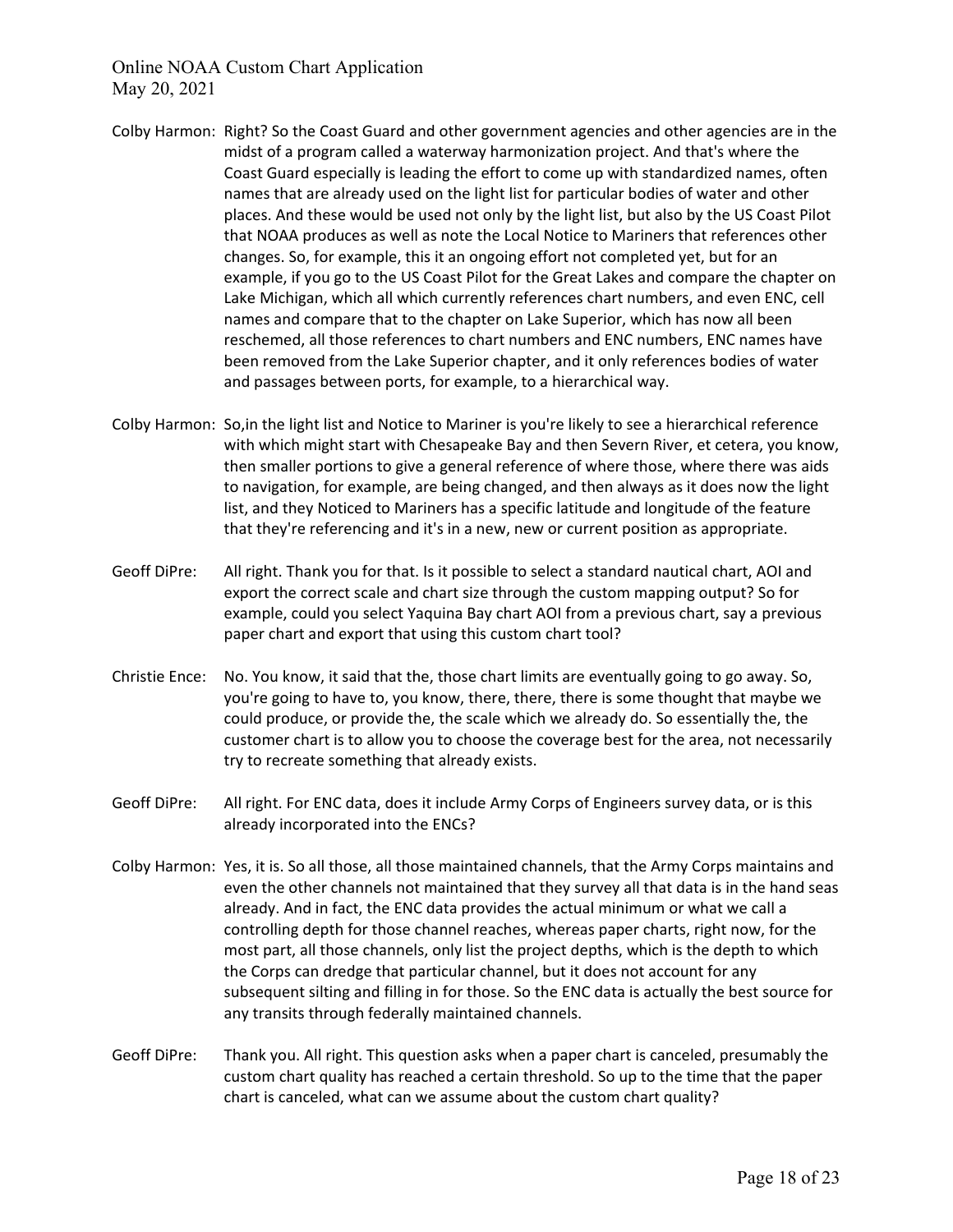- Colby Harmon: I would say, first of all, that there's no linkage. There's no strong linkage between cancellation of traditional paper charts, which is already underway and the performance of the NOAA custom chart application. We, we, right now believe the application provides an excellent chart, especially for recreational boaters, who want to have a paper copy of a particular chart that may be canceled and we're, under underway and canceling all the traditional paper charts, that will be completed by January, 2025. So we endeavor to make the NOAA custom chart as familiar to traditional paper chart users as possible, and are always working to make it better. But, there's no, we're not tying the performance of the NOAA custom chart, per se to the cancellation of any particular chart, which, like I said, is already, we're already starting to do.
- Geoff DiPre: Okay. For teaching plotting on paper charts, would you recommend using a custom chart to replace the old training charts to get students used to this new look?
- Colby Harmon: It's an interesting topic for me, because I've always been a little distressed that the training charts, some of which are still using the black buoys that don't really exist anymore. They've all been replaced by green buoys, and other changes to symbology are the still being used decades later as a training tool, which are not necessarily bad. Part of the, part of the momentum that has to be, could be early inertia that has to be overcome, is that there's a lot of actual training exercises. There's a lot of tests, questions tied to those specific charts. So, in an ideal world at that of all those different parts of the, training, curriculum could be changed to, apply to a more current charts. And yes, I would say use of a NOAA custom chart would be more appropriate, but, there is a lot of old tests. And that doesn't mean to say that all the same techniques can't be taught, whether if you're navigating on a old buoy that doesn't exist anymore, or has been moved, the classical navigation can still be taught with old training charts. If you wanted to go through the process of updating all that, to use a custom chart. And that certainly is possible.
- Geoff DiPre: Thank you. Yeah. Sounds like a very interesting topic that interplay between the training charts, the new charts, and how to teach this. For the custom charts, is it possible for the user to choose a different map projection than the world Mercator map projection?
- Christie Ence: No. The, the world Mercator projection is intended to be used for navigation. Therefore, the only exception would be very high latitudes, which of course we're not supporting, which were, you would have to use a different type of projection because of the polar regions. However, most, most of the US does not conform to that requirement. So, no, it's, it's always going to be Mercator because Mercator is the, the only way of preserving your, your bearing lines.
- Geoff DiPre: Thank you, Christie. One attendee was looking at Harbor areas and found that the custom chart does not show much unless the scale reaches a certain, a certain threshold. Is there a way to control this behavior so that it's possible to print charts with less detail, but that include Harbor areas at the same level of detail.
- Colby Harmon: I think it would be, that'd be useful for them if they could write an ASSIST query to us telling us exactly where they're trying to build a chart and what scale, and maybe we can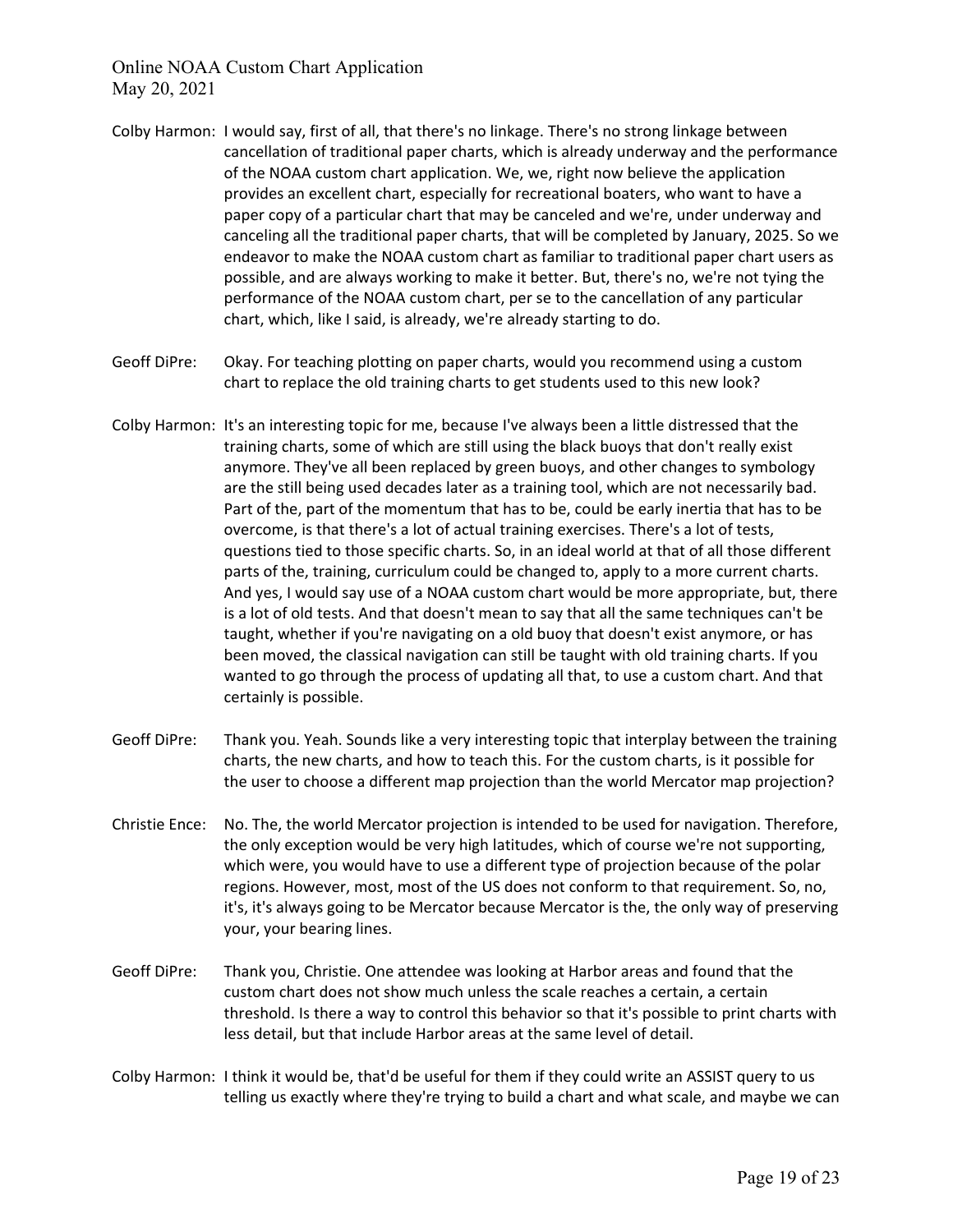> work with them to figure out what exactly what their requirements are. But generally speaking, you pick a scale and the, the, the application is going to try to pick the most appropriate scale. It's closest to that scale for a particular area.

- Geoff DiPre: All right. Yeah, we'll see if we get any clarification on that, But, thank you. Going back quickly to kind of the overall sunsetting of the paper charts one attendee asked what is the motivation behind this whole process and the sunsetting of this, and what is the criteria that governs the cancellation of a given paper chart?
- Colby Harmon: Okay. So first of all, the, all the charts will be all a traditional paper charts will be canceled by January 2025. We are going through a process of now of determining what a way to prioritize a thousand and seven paper charts to be canceled over that time to get to the rationale and there's information on the Coast Survey website about, about this is that essentially the production of the raster and paper chart products and the ENC products are related, but the there's many components that are different production line altogether. We only have so many cartographers, there's always a desire from the marine community for a larger scale data, more detailed data, more timely data. And we can only do that for one product. The ENC data is being used and is actually required for use by the International Maritime Organization and SOLAS convention to be used by ships international voyages of certain I'm almost all sizes.
- Colby Harmon: So they're required to use the ENC data. The Coast Guard is also recognized that ENC data can be used in lieu of paper charts on domestic voyages, by regulated vessels and many chart plotters and other providers are making the transition and now have the availability of people using ENC data. So we see that, as I said at the top, we believe this is our premiere product and, we, we no longer have the capacity to, to build both products and do it well. So that's the motivation, so that by canceling the paper charts, we can provide an even better data set with ENC data.
- Geoff DiPre: All right. Thank you for that. What is the time delay from an Army Corps of Engineers, waterway survey to the inclusion of the bottom contour data into an ENC data set?
- Colby Harmon: That'd be something I'd have to get back to you on, unless Christie knows, it depends on where you are.
- Christie Ence: I don't know. The workflow is that the Corps of Engineers will take the survey data and serve it up online, and we have a scheduled where we'll pull that information down. However, that, that varies.
- Geoff DiPre: All right. Is there any kind of real time assistance through using the custom chart application such as a chat room type of situation or an, you know, a, a real-time chat, that can help the users as they move through the process?

Christie Ence: No.

Colby Harmon: No. I mean, I don't want to open us up to a helpline, but I mean, if you, if you write, if you write into these ASSIST tool and let us know where you're trying to make a chart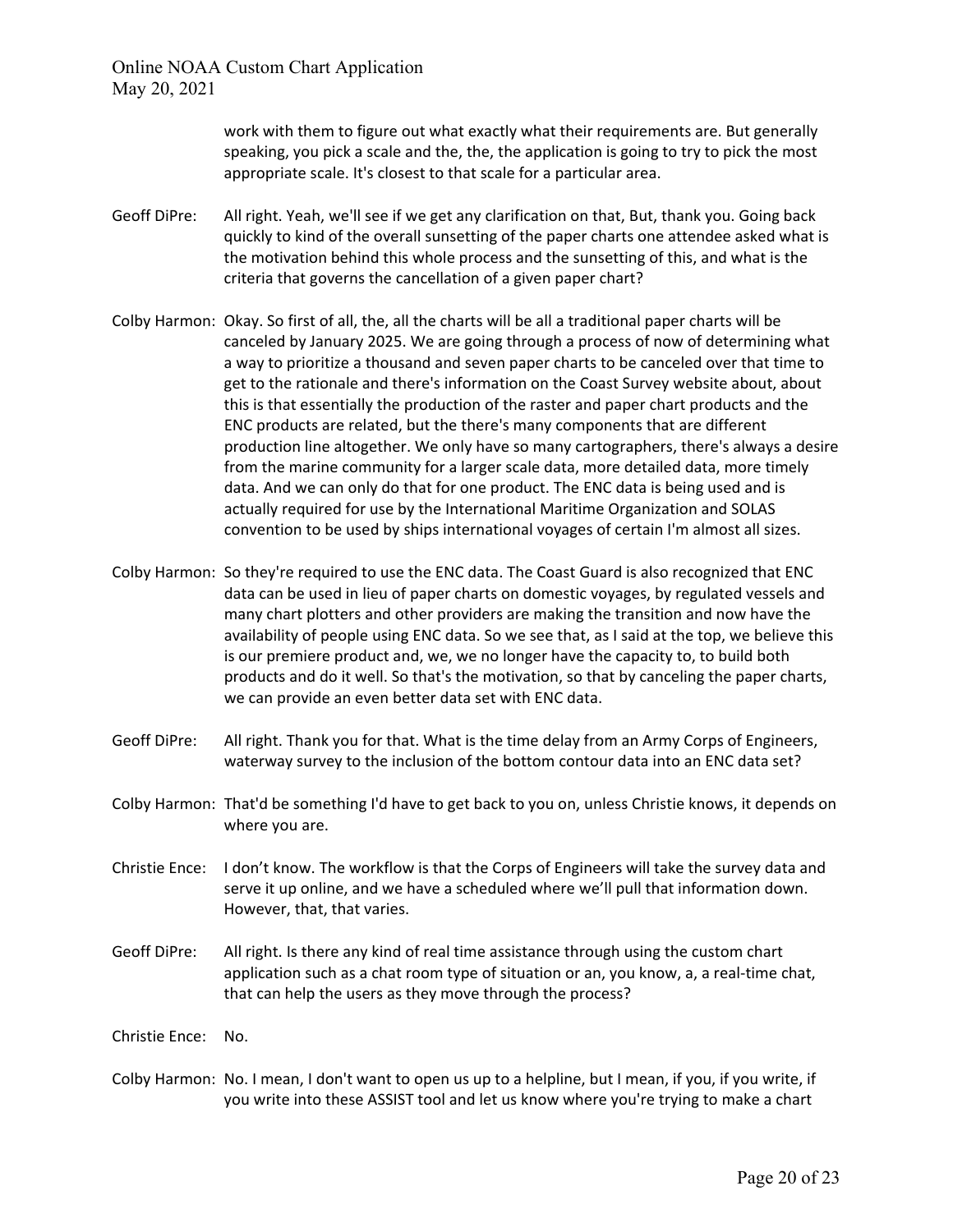and the scale, and any other details that you think are important, we can take, you know, asynchronous, not in real time, a good faith attempt to answer your question. And on occasions, you know, we we've been able to call people up and talk to them on the phone about what their specific, specific problems, they have, you know, we don't have the time or personnel to, to do that for everyone. So we don't have a helpline for a NOAA customer chart creation, but if you're really having a hard time, we certainly want to help you're past that. And if we can't do it with some emails back and forth, then we'll arrange for you to talk to some of our experts on how to work through those problems.

- Geoff DiPre: Thank you. How is this effort being coordinated with foreign cartography groups, organizations, or foreign governments?
- Colby Harmon: So I, I don't coordination is probably too strong, a word. There are many other countries that are doing two things. They're canceling paper, their own paper charts suites, the Australians just canceled 50 of them or so, and other countries are going along the same path for the same reason. They want to be able to provide the best in digital data and don't have the resources to do two product lines. And there are other countries that are pursuing a similar custom chart or data derive, or paper chart derived from existing ENC data that does not require additional compilation by a cartographer. So we're aware of all these things. We, NOAA participates in many international meetings with the International Hydrographic Organization, the International Maritime Organization, IALA and others that, so they are aware of what we're doing. We've, we've broadcast, this, these various activities to them, over many years and similarly are aware of the activities by other hydrographic offices doing similar things. So, I know it's startling to hear that NOAA charts, you know, founded over 200 years ago by the Coast Survey is not making intends not to make paper charts anymore, but it's not something that we're doing alone. There's many other hydrographic offices that are already starting or anticipating to doing the same thing.
- Geoff DiPre: Thanks. And one last question along those lines, or at least with the, the paper chart cancellation, once a chart is canceled is the only option to satisfy Coast Guard carriage requirements an ENC, or is there an another option that will satisfy those requirements?
- Colby Harmon: Well, the Coast Guard is reviewing their policies and they hope to come out with more specific guidance to their vessel inspectors on how this works, where when a chart is canceled and no longer available. I know for sure that a canceled paper chart will not meet carriage requirements, that I know they specifically have said that ENC data on a cellular device will not meet carriage requirements. They had, as I said, since 2016 allowed ENCs to be used in lieu of paper charts. And there are very, I wouldn't say loose, but, there there's, they are not requiring for example, the same systems that got large SOLAS vessels use, or other electronic charts systems as specified by the RTCM. There's other chart display options that are certainly within range of how many users that can display ENC data, more specific, more specifically, that's a better question for the Coast Guard than for NOAA, but I'll just give you those broad strokes there.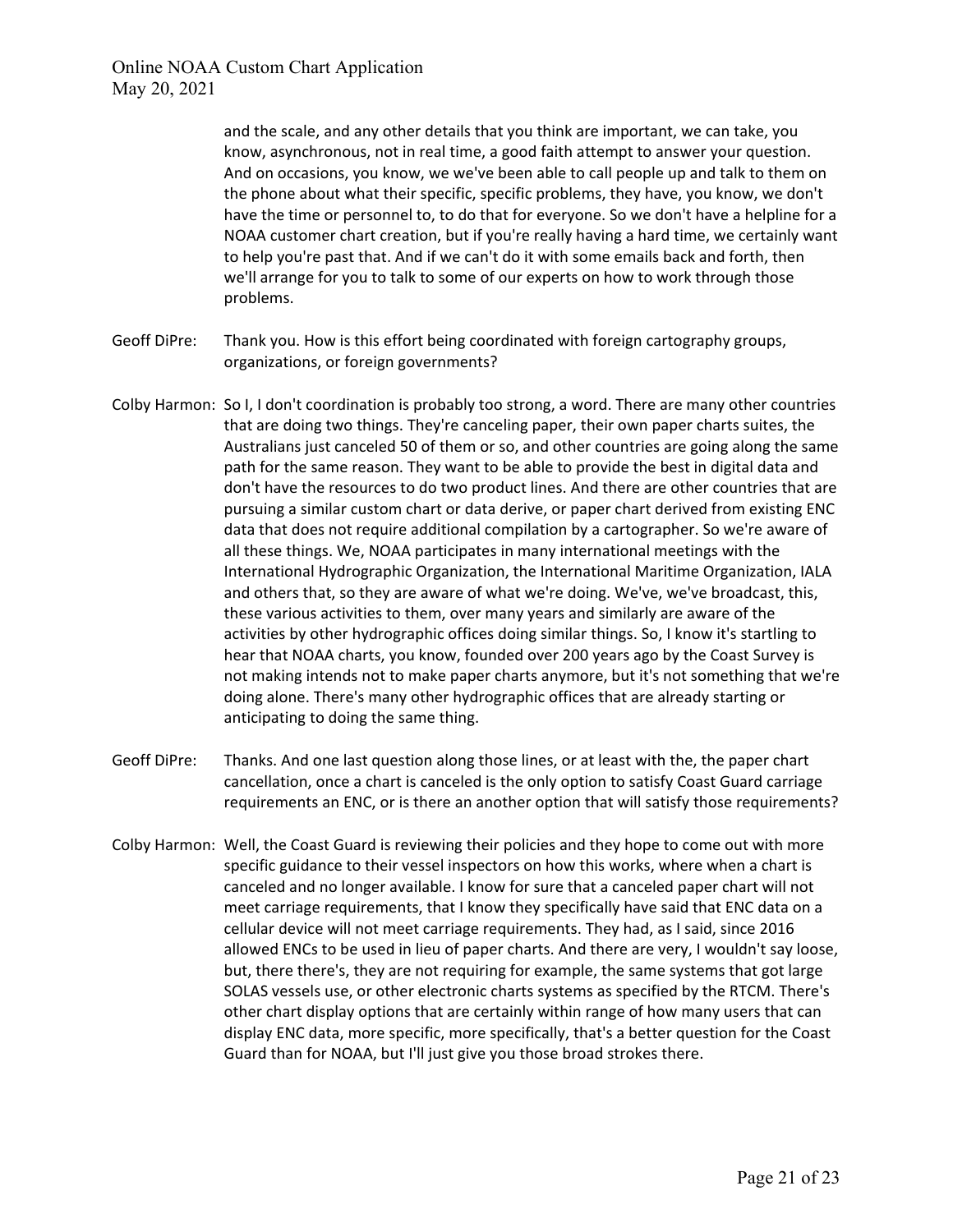- Geoff DiPre: We appreciate it. All right. Just a reminder, we do only have roughly 15 minutes left, but we are nearing the end of the questions that have been submitted. So if you do have a last question, please submit it now. But one last question that I have here currently is, is there any plan to include river data on ENCs? Is that either of you know, about,
- Colby Harmon: Well, there is another product produced by the US Army Corps of Engineers called the I-ENC or inland ENC that does quite extensively cover up the Mississippi River and many other rivers. So I would recommend you to go to investigate the I-ENC data on the U S Army Corps of Engineers website. [EDIT: Inland ENC (IENC) - US Army Corps of Engineers Inland Charts: https://navigation.usace.army.mil/Survey/InlandCharts]
- Geoff DiPre: All right. And finally, one last question, going back to the, the Coast Guard requirements, do you know of any link to Coast Guard comments regarding these regulations, that allows the use of ENC's?
- Colby Harmon: I'm not aware of they have the Coast Guard has a similar customer comment page as NOAA does, that you can submit questions to and the NAVCEN, the Nav Center. I feel that I would just recommend them to, to probably a Google NAVCEN and see where they are, and hopefully on the close to the top of their page, they have some customer feedback, a link that they can go to. [EDIT: U.S. Coast Guard Navigation Center Customer Inquiries Page: https://www.navcen.uscg.gov/?pageName=contactUs]
- Geoff DiPre: That makes sense. All right. But at this point we have covered all the questions that have been submitted. So I'm going to turn it over to Julia to conclude the webinar.
- Julia Powell: Sorry. I need to unmute. Sign of the times. Thank you very much, Jeff. I did notice there's a few other questions. I think a lot of these are more related to the Coast Guard regulations and how they feel. And there was one question about having a US Coast Guard rep on our next on a future webinar that can answer the questions that we cannot. What we will do is take these questions to our inter-agency working group and say that you know, that these are some of the questions posed. And in looking at some of the attendees list, there is Coast Guard representation on this webinar. So they've been also hearing these same questions that can help formulate their policies also. I think there is one last question I think, may not have heard the answer, but if we can answer the, not sure if you noticed my question on whether it is possible to convert the depth labels to XYZ coordinates, I believe the answer was no
- Christie Ence: No, there's, there's no functionality that would allow that.
- Colby Harmon: Not within the NOAA custom chart, but I'm I'm, I don't know what functionality is available in the ENC Direct to GIS application, where it could produce a XYZ values. There's also hydrographic survey data, in a more raw form is, can also be downloaded, I think, in XYZ files. Again, not trying to put off, but trying to put, provide the most specific answer if, if the user can submit that to ASSIST with some details of what they're trying to do, we can provide a more complete answer to that question.